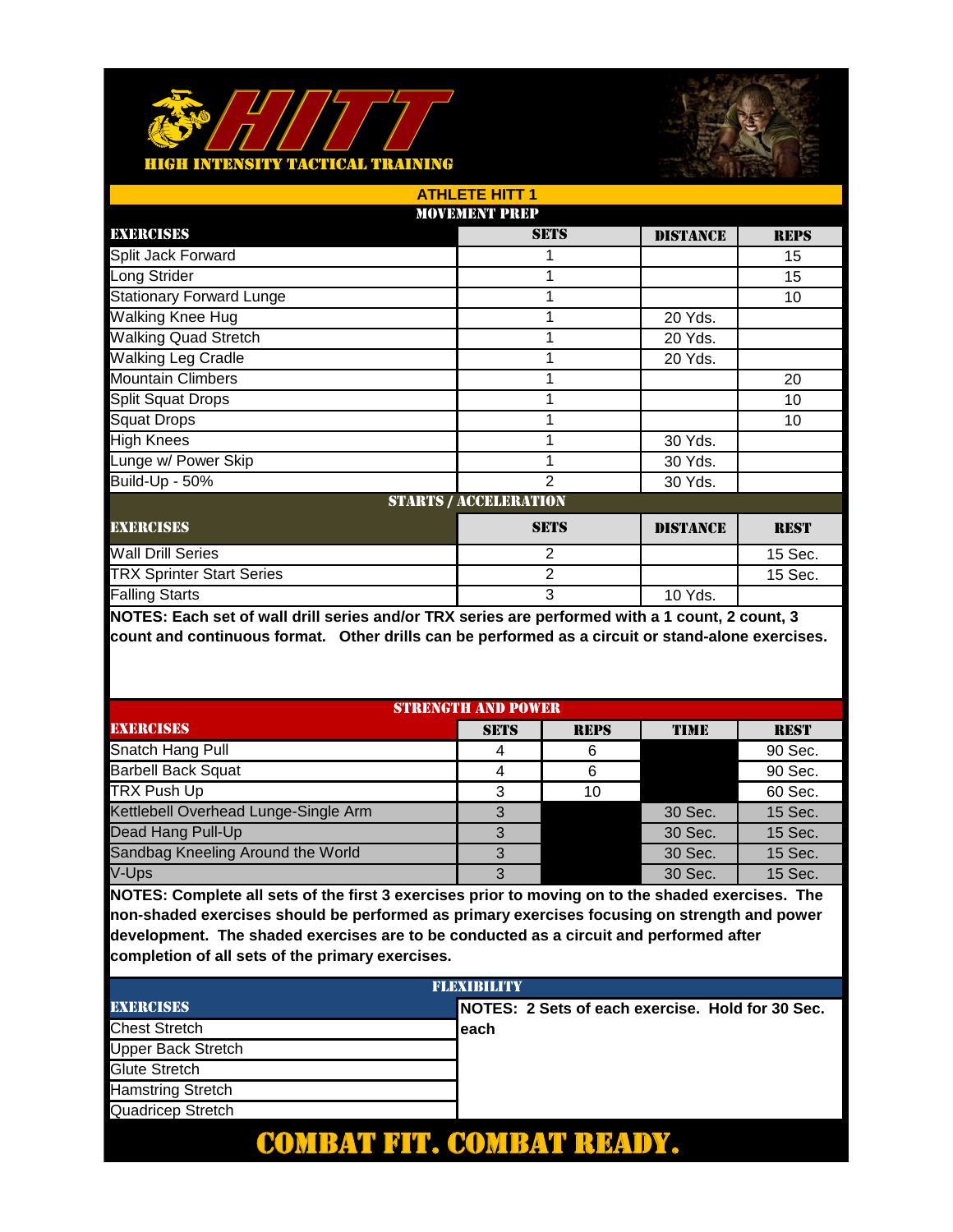



| <b>ATHLETE HITT 2</b>             |                              |                 |             |  |
|-----------------------------------|------------------------------|-----------------|-------------|--|
|                                   | <b>MOVEMENT PREP</b>         |                 |             |  |
| EXERCISES                         | <b>SETS</b>                  | <b>DISTANCE</b> | <b>REPS</b> |  |
| Split Jack Forward                |                              |                 | 15          |  |
| Long Strider                      |                              |                 | 15          |  |
| Supine Straight Leg Raise         |                              |                 | 10          |  |
| Walking Lunge - Elbow to Instep   |                              | 20 Yds.         |             |  |
| Walking Lunge w/ Side Reach       |                              | 20 Yds.         |             |  |
| Walking Lunge w/ Twist            |                              | 20 Yds.         |             |  |
| <b>Mountain Climbers</b>          |                              |                 | 20          |  |
| <b>Split Squat Drops</b>          |                              |                 | 10          |  |
| <b>Squat Drops</b>                |                              |                 | 10          |  |
| Power Skip (Height)               |                              | 30 Yds.         |             |  |
| Power Skip (Distance)             |                              | 30 Yds.         |             |  |
| Build-Up - 75%                    | 2                            | 30 Yds.         |             |  |
|                                   | <b>STARTS / ACCELERATION</b> |                 |             |  |
| <b>EXERCISES</b>                  | <b>SETS</b>                  | <b>DISTANCE</b> | <b>REST</b> |  |
| <b>Wall Drill Series</b>          | 2                            |                 | 15 Sec.     |  |
| <b>TRX Sprinter Start Series</b>  | $\overline{2}$               |                 | 15 Sec.     |  |
| Partner Resisted Start w/ Release | 2                            | 20 Yds.         | 30 Sec.     |  |

| <b>STRENGTH AND POWER</b>         |             |             |             |             |
|-----------------------------------|-------------|-------------|-------------|-------------|
| <b>EXERCISES</b>                  | <b>SETS</b> | <b>REPS</b> | <b>TIME</b> | <b>REST</b> |
| Snatch Hang Pull                  | 4           |             |             | 90 Sec.     |
| Overhead Squat                    | 3           | 10          |             | 60 Sec.     |
| <b>Barbell Bench Press</b>        |             |             |             | 90 Sec.     |
| Ammo Can Lunge                    |             |             | 30 Sec.     | 15 Sec.     |
| <b>Med Ball Slams</b>             |             |             | 30 Sec.     | 15 Sec.     |
| Sandbag Standing Around the World | 3           |             | 30 Sec.     | 15 Sec.     |
| <b>Prone Superman</b>             | 3           |             | 30 Sec.     | 15 Sec.     |

| <b>FLEXIBILITY</b>       |                                                   |  |
|--------------------------|---------------------------------------------------|--|
| <b>EXERCISES</b>         | INOTES: 2 Sets of each exercise. Hold for 30 Sec. |  |
| <b>Shoulder Stretch</b>  | each                                              |  |
| <b>Chest Stretch</b>     |                                                   |  |
| <b>Triceps Stretch</b>   |                                                   |  |
| Quadricep Stretch        |                                                   |  |
| <b>Hamstring Stretch</b> |                                                   |  |
|                          |                                                   |  |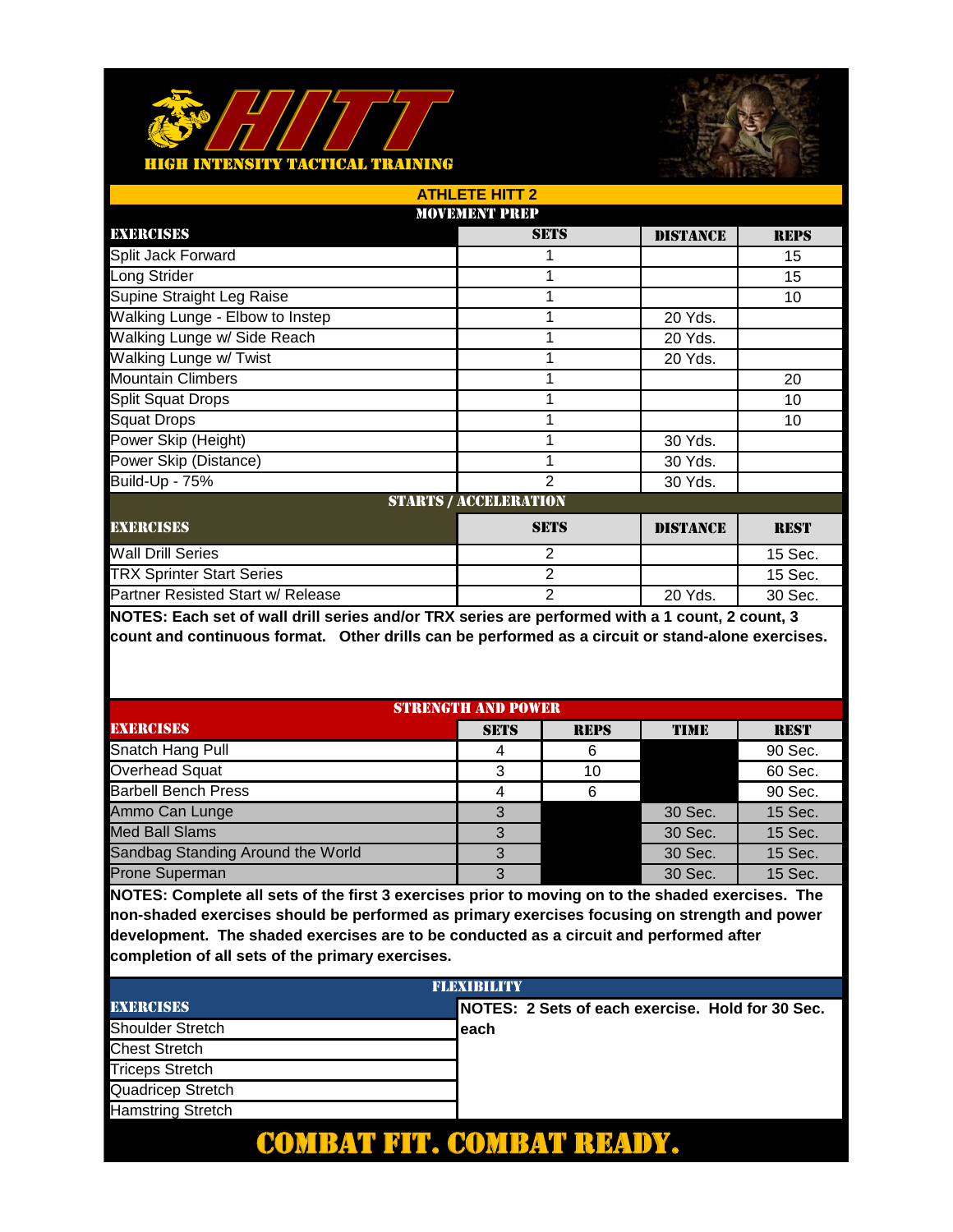



|                                  | <b>ATHLETE HITT 3</b>        |                 |             |  |  |
|----------------------------------|------------------------------|-----------------|-------------|--|--|
|                                  | <b>MOVEMENT PREP</b>         |                 |             |  |  |
| <b>EXERCISES</b>                 | <b>SETS</b>                  | <b>DISTANCE</b> | <b>REPS</b> |  |  |
| Split Jack Forward               |                              |                 | 20          |  |  |
| <b>Stationary Reverse Lunge</b>  |                              |                 | 10          |  |  |
| Supine Straight Leg Raise        |                              |                 | 15          |  |  |
| Walking Lunge                    |                              | 20 Yds.         |             |  |  |
| Walking Knee Hug                 |                              | 20 Yds.         |             |  |  |
| <b>Walking Quad Stretch</b>      |                              | 20 Yds.         |             |  |  |
| <b>Eight Count Body Builder</b>  |                              |                 | 10          |  |  |
| <b>Mountain Climbers</b>         |                              |                 | 10          |  |  |
| <b>Split Squat Drops</b>         |                              |                 | 10          |  |  |
| Build-Up - 50%                   |                              | 40 Yds.         |             |  |  |
| <b>Build-Up - 75%</b>            |                              | 40 Yds.         |             |  |  |
| Build-Up - 100%                  |                              | 40 Yds.         |             |  |  |
|                                  | <b>STARTS / ACCELERATION</b> |                 |             |  |  |
| <b>EXERCISES</b>                 | <b>SETS</b>                  | <b>DISTANCE</b> | <b>REST</b> |  |  |
| <b>Wall Drill Series</b>         | 2                            |                 | 15 Sec.     |  |  |
| <b>TRX Sprinter Start Series</b> | 2                            |                 | 15 Sec.     |  |  |
| <b>Prone Starts</b>              | 2                            | 20 Yds.         | 30 Sec.     |  |  |

| <b>STRENGTH AND POWER</b>       |             |             |             |             |
|---------------------------------|-------------|-------------|-------------|-------------|
| <b>EXERCISES</b>                | <b>SETS</b> | <b>REPS</b> | <b>TIME</b> | <b>REST</b> |
| Snatch High Pull                | 4           |             |             | 90 Sec.     |
| <b>Barbell Back Squat</b>       | 4           | 6           |             | 90 Sec.     |
| Dumbbell Bench Press            | 3           | 10          |             | 60 Sec.     |
| Rope Alternating Waves w/ Lunge |             |             | 30 Sec.     | 15 Sec.     |
| <b>Kettlebell Upright Row</b>   | 3           |             | 30 Sec.     | 15 Sec.     |
| Sandbag Cyclone                 | 3           |             | 30 Sec.     | 15 Sec.     |
| <b>Med Ball Crunch</b>          | 3           |             | 30 Sec.     | 15 Sec.     |

| <b>FLEXIBILITY</b>       |                                                   |  |
|--------------------------|---------------------------------------------------|--|
| <b>EXERCISES</b>         | INOTES: 2 Sets of each exercise. Hold for 30 Sec. |  |
| <b>Chest Stretch</b>     | each                                              |  |
| Upper Back Stretch       |                                                   |  |
| Glute Stretch            |                                                   |  |
| <b>Hamstring Stretch</b> |                                                   |  |
| Quadricep Stretch        |                                                   |  |
|                          |                                                   |  |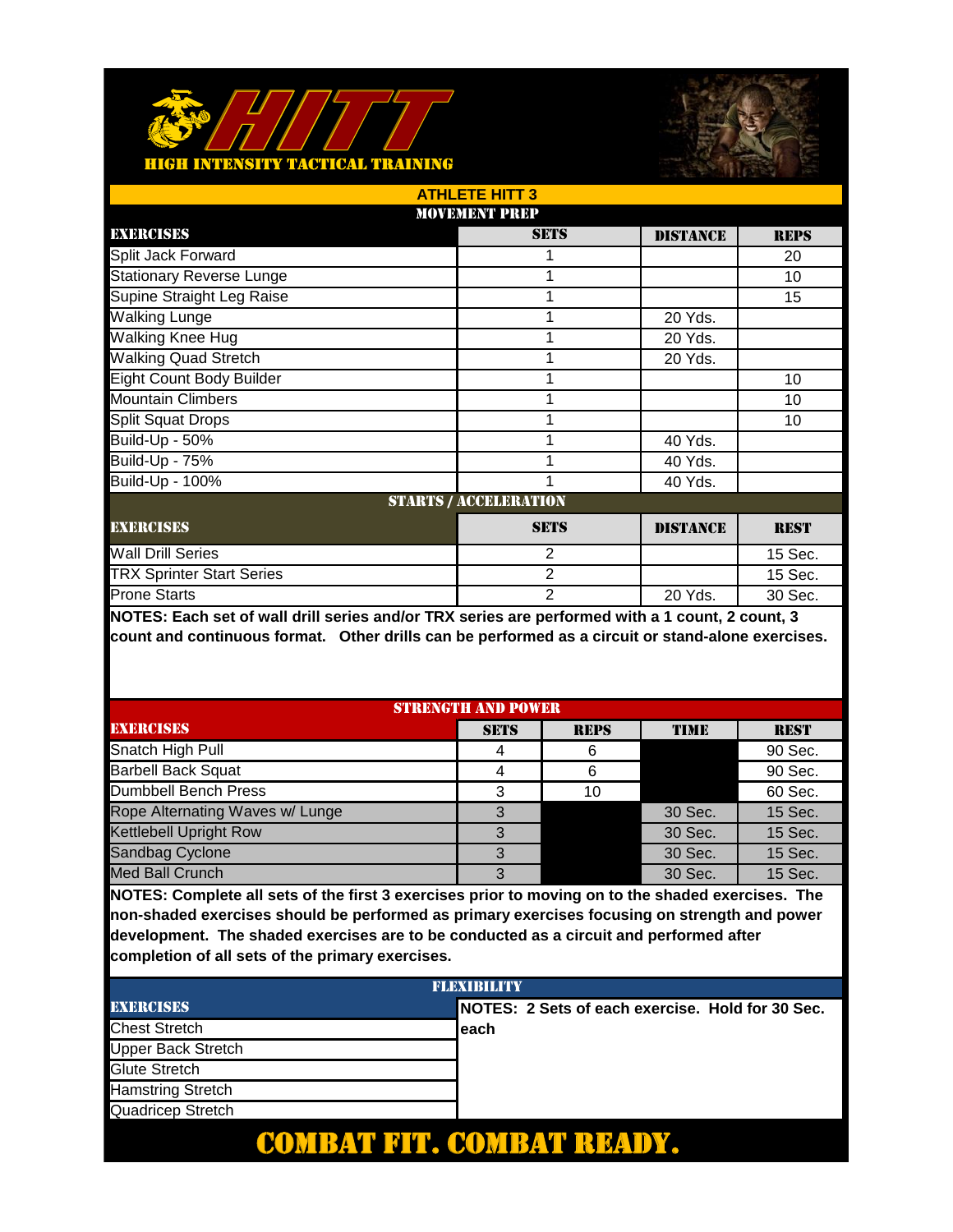



| <b>ATHLETE HITT 4</b>           |                              |                 |             |  |
|---------------------------------|------------------------------|-----------------|-------------|--|
| <b>MOVEMENT PREP</b>            |                              |                 |             |  |
| <b>EXERCISES</b>                | <b>SETS</b>                  | <b>DISTANCE</b> | <b>REPS</b> |  |
| Split Jack Forward              |                              |                 | 15          |  |
| Long Strider                    |                              |                 | 15          |  |
| <b>Stationary Forward Lunge</b> |                              |                 | 10          |  |
| Walking Knee Hug                |                              | 20 Yds.         |             |  |
| <b>Walking Quad Stretch</b>     |                              | 20 Yds.         |             |  |
| Walking Leg Cradle              |                              | 20 Yds.         |             |  |
| <b>Mountain Climbers</b>        |                              |                 | 20          |  |
| <b>Split Squat Drops</b>        |                              |                 | 10          |  |
| <b>Squat Drops</b>              |                              |                 | 10          |  |
| <b>High Knees</b>               |                              | 30 Yds.         |             |  |
| Lunge w/ Power Skip             |                              | 30 Yds.         |             |  |
| Build-Up - 50%                  | $\overline{2}$               | 30 Yds.         |             |  |
|                                 | <b>STARTS / ACCELERATION</b> |                 |             |  |
| <b>EXERCISES</b>                | <b>SETS</b>                  | <b>DISTANCE</b> | <b>REST</b> |  |
| <b>Wall Drill Series</b>        | 2                            |                 | 15 Sec.     |  |
| <b>Prone Starts</b>             | 3                            | 20 Yds.         | 30 Sec.     |  |
| Push Up Starts                  | 3                            | 20 Yds.         | 30 Sec.     |  |

| <b>STRENGTH AND POWER</b>   |             |             |             |             |
|-----------------------------|-------------|-------------|-------------|-------------|
| <b>EXERCISES</b>            | <b>SETS</b> | <b>REPS</b> | <b>TIME</b> | <b>REST</b> |
| Snatch High Pull            |             |             |             | 90 Sec.     |
| <b>Press Under</b>          | 3           | 6           |             | 60 Sec.     |
| <b>Barbell Bench Press</b>  |             |             |             | 90 Sec.     |
| Split Jump w/ Med Ball Slam |             |             | 30 Sec.     | 15 Sec.     |
| Ammo Can Front Raise        | 3           |             | 30 Sec.     | 15 Sec.     |
| <b>Landmine Rotation</b>    |             |             | 30 Sec.     | 15 Sec.     |
| <b>Oblique Heel Touches</b> | 3           |             | 30 Sec.     | 15 Sec.     |

| <b>FLEXIBILITY</b>        |  |                                                   |
|---------------------------|--|---------------------------------------------------|
| <b>EXERCISES</b>          |  | INOTES: 2 Sets of each exercise. Hold for 30 Sec. |
| <b>Shoulder Stretch</b>   |  | each                                              |
| <b>Triceps Stretch</b>    |  |                                                   |
| <b>Glute Stretch</b>      |  |                                                   |
| <b>Hamstring Stretch</b>  |  |                                                   |
| <b>Hip Flexor Stretch</b> |  |                                                   |
|                           |  |                                                   |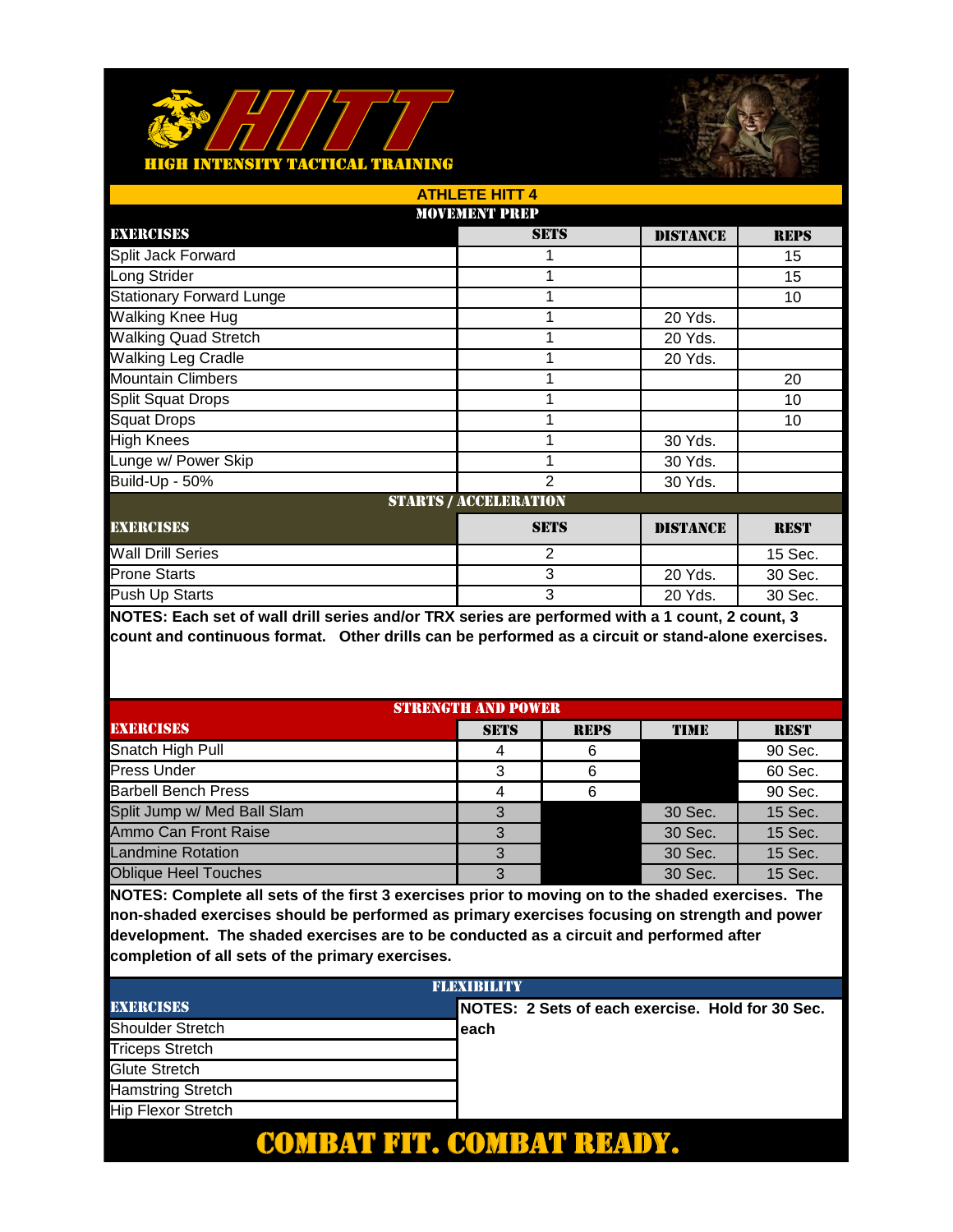



| <b>ATHLETE HITT 5</b>             |                              |                 |             |
|-----------------------------------|------------------------------|-----------------|-------------|
|                                   | <b>MOVEMENT PREP</b>         |                 |             |
| <b>EXERCISES</b>                  | <b>SETS</b>                  | <b>DISTANCE</b> | <b>REPS</b> |
| Split Jack Forward                |                              |                 | 15          |
| Long Strider                      |                              |                 | 15          |
| Supine Straight Leg Raise         |                              |                 | 10          |
| Walking Lunge - Elbow to Instep   |                              | 20 Yds.         |             |
| Walking Lunge w/ Side Reach       |                              | 20 Yds.         |             |
| Walking Lunge w/ Twist            |                              | 20 Yds.         |             |
| <b>Mountain Climbers</b>          |                              |                 | 20          |
| <b>Split Squat Drops</b>          |                              |                 | 10          |
| <b>Squat Drops</b>                |                              |                 | 10          |
| Power Skip (Height)               |                              | 30 Yds.         |             |
| Power Skip (Distance)             |                              | 30 Yds.         |             |
| Build-Up - 75%                    | 2                            | 30 Yds.         |             |
|                                   | <b>STARTS / ACCELERATION</b> |                 |             |
| <b>EXERCISES</b>                  | <b>SETS</b>                  | <b>DISTANCE</b> | <b>REST</b> |
| <b>Wall Drill Series</b>          | $\overline{2}$               |                 | 15 Sec.     |
| Harness Resisted Sprint w/Release | 3                            | 20 Yds.         | 30 Sec.     |
| 3 Hop Starts                      | 3                            | 20 Yds.         | 30 Sec.     |

| <b>STRENGTH AND POWER</b>    |             |             |             |             |
|------------------------------|-------------|-------------|-------------|-------------|
| <b>EXERCISES</b>             | <b>SETS</b> | <b>REPS</b> | <b>TIME</b> | <b>REST</b> |
| Hang Snatch                  |             |             |             | 90 Sec.     |
| <b>Barbell Back Squat</b>    |             |             |             | 90 Sec.     |
| <b>TRX Incline Press</b>     | 3           |             |             | 60 Sec.     |
| Sandbag Front Lunge          |             |             | 30 Sec.     | 15 Sec.     |
| <b>Rope Power Jacks</b>      | 3           |             | 30 Sec.     | 15 Sec.     |
| <b>Landmine Rotation</b>     | 3           |             | 30 Sec.     | 15 Sec.     |
| <b>Hanging Flutter Kicks</b> | 3           |             | 30 Sec.     | 15 Sec.     |

| <b>FLEXIBILITY</b>        |  |                                                   |  |
|---------------------------|--|---------------------------------------------------|--|
| <b>EXERCISES</b>          |  | INOTES: 2 Sets of each exercise. Hold for 30 Sec. |  |
| Glute Stretch             |  | each                                              |  |
| <b>Hamstring Stretch</b>  |  |                                                   |  |
| <b>Hip Flexor Stretch</b> |  |                                                   |  |
| Quadricep Stretch         |  |                                                   |  |
| <b>Chest Stretch</b>      |  |                                                   |  |
|                           |  |                                                   |  |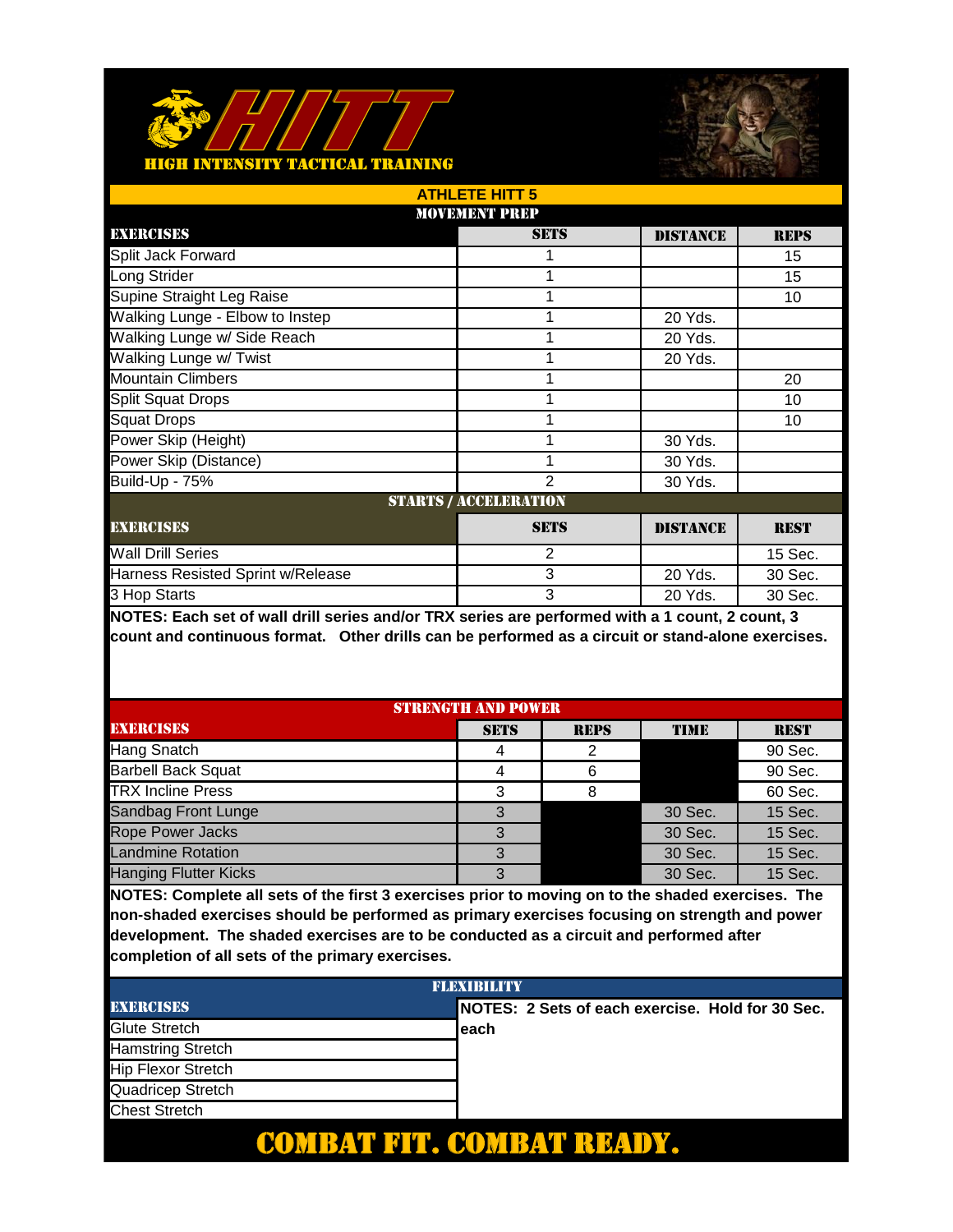



| <b>ATHLETE HITT 6</b>            |                              |                 |             |  |  |
|----------------------------------|------------------------------|-----------------|-------------|--|--|
|                                  | <b>MOVEMENT PREP</b>         |                 |             |  |  |
| <b>EXERCISES</b>                 | <b>SETS</b>                  | <b>DISTANCE</b> | <b>REPS</b> |  |  |
| Split Jack Forward               |                              |                 | 20          |  |  |
| <b>Stationary Reverse Lunge</b>  |                              |                 | 10          |  |  |
| Supine Straight Leg Raise        |                              |                 | 15          |  |  |
| <b>Walking Lunge</b>             |                              | 20 Yds.         |             |  |  |
| Walking Knee Hug                 |                              | 20 Yds.         |             |  |  |
| <b>Walking Quad Stretch</b>      |                              | 20 Yds.         |             |  |  |
| <b>Eight Count Body Builder</b>  |                              |                 | 10          |  |  |
| <b>Mountain Climbers</b>         |                              |                 | 10          |  |  |
| <b>Split Squat Drops</b>         |                              |                 | 10          |  |  |
| Build-Up - 50%                   |                              | 40 Yds.         |             |  |  |
| <b>Build-Up - 75%</b>            |                              | 40 Yds.         |             |  |  |
| Build-Up - 100%                  |                              | 40 Yds.         |             |  |  |
|                                  | <b>STARTS / ACCELERATION</b> |                 |             |  |  |
| <b>EXERCISES</b>                 | <b>SETS</b>                  | <b>DISTANCE</b> | <b>REST</b> |  |  |
| <b>TRX Sprinter Start Series</b> | 2                            |                 | 15 Sec.     |  |  |
| <b>Broad Jump Starts</b>         | 3                            | 20 Yds.         | 30 Sec.     |  |  |
| 3 Hop Starts                     | 3                            | 20 Yds.         | 30 Sec.     |  |  |

| <b>STRENGTH AND POWER</b>  |             |             |             |             |
|----------------------------|-------------|-------------|-------------|-------------|
| <b>EXERCISES</b>           | <b>SETS</b> | <b>REPS</b> | <b>TIME</b> | <b>REST</b> |
| Hang Snatch                |             |             |             | 90 Sec.     |
| Sandbag Overhead Squat     | 3           |             |             | 60 Sec.     |
| <b>Barbell Bench Press</b> |             |             |             | 90 Sec.     |
| Sandbag Balance Step Lunge | 3           |             | 30 Sec.     | 15 Sec.     |
| Dumbbell Bicep Curl        | 3           |             | 30 Sec.     | 15 Sec.     |
| Med Ball Figure 8's        | 3           |             | 30 Sec.     | 15 Sec.     |
| <b>Prone Superman</b>      | 3           |             | 30 Sec.     | 15 Sec.     |

| <b>FLEXIBILITY</b>        |  |                                                   |  |
|---------------------------|--|---------------------------------------------------|--|
| <b>EXERCISES</b>          |  | INOTES: 2 Sets of each exercise. Hold for 30 Sec. |  |
| <b>Chest Stretch</b>      |  | each                                              |  |
| <b>Shoulder Stretch</b>   |  |                                                   |  |
| Quadricep Stretch         |  |                                                   |  |
| <b>Hip Flexor Stretch</b> |  |                                                   |  |
| <b>Hamstring Stretch</b>  |  |                                                   |  |
|                           |  |                                                   |  |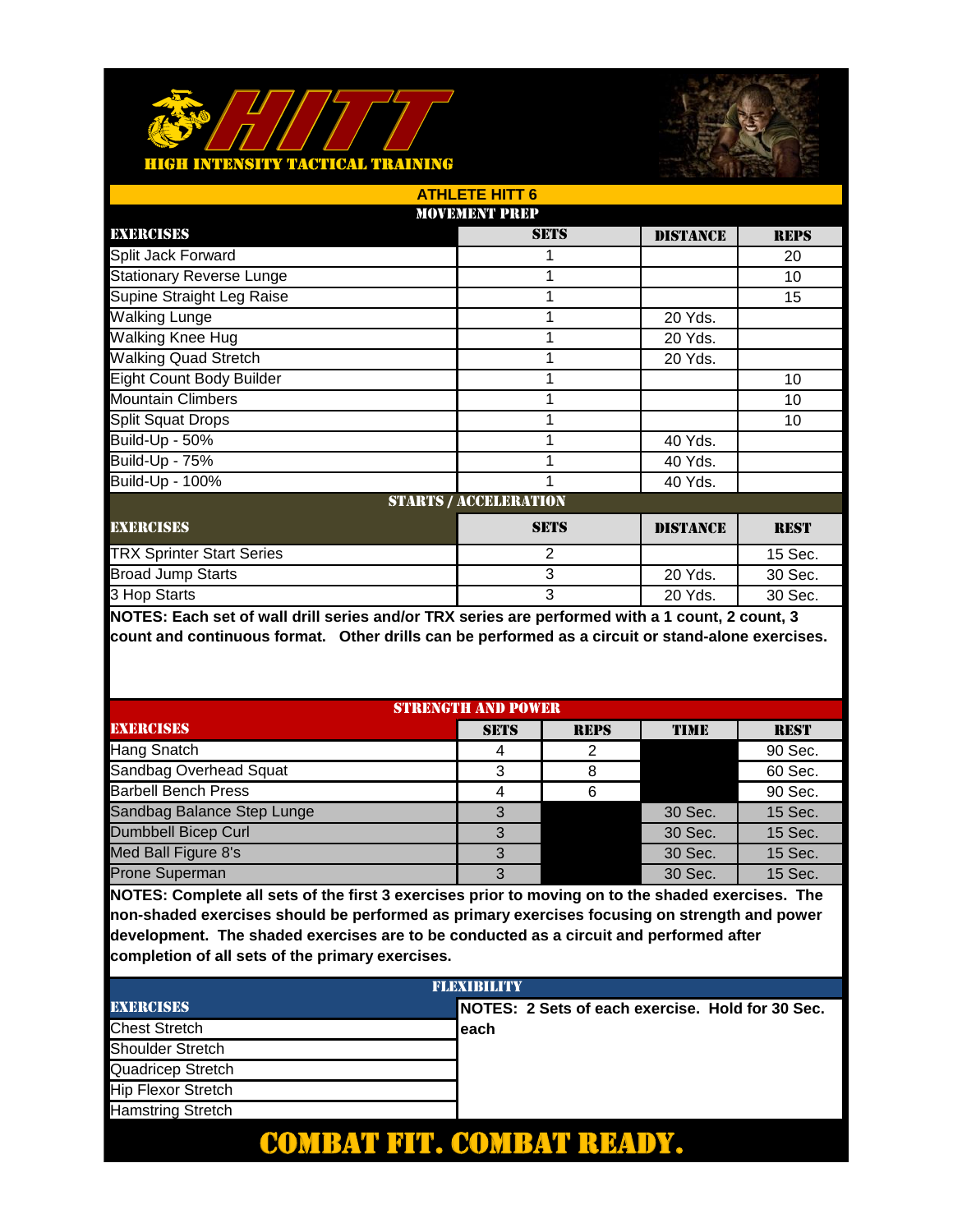



| <b>ATHLETE HITT 7</b>            |                              |                 |             |
|----------------------------------|------------------------------|-----------------|-------------|
|                                  | <b>MOVEMENT PREP</b>         |                 |             |
| <b>EXERCISES</b>                 | <b>SETS</b>                  | <b>DISTANCE</b> | <b>REPS</b> |
| Split Jack Forward               |                              |                 | 15          |
| Long Strider                     |                              |                 | 15          |
| <b>Stationary Forward Lunge</b>  |                              |                 | 10          |
| Walking Knee Hug                 |                              | 20 Yds.         |             |
| <b>Walking Quad Stretch</b>      |                              | 20 Yds.         |             |
| Walking Leg Cradle               |                              | 20 Yds.         |             |
| <b>Mountain Climbers</b>         |                              |                 | 20          |
| <b>Split Squat Drops</b>         |                              |                 | 10          |
| <b>Squat Drops</b>               |                              |                 | 10          |
| <b>High Knees</b>                |                              | 30 Yds.         |             |
| Lunge w/ Power Skip              |                              | 30 Yds.         |             |
| Build-Up - 50%                   | $\mathfrak{p}$               | 30 Yds.         |             |
|                                  | <b>STARTS / ACCELERATION</b> |                 |             |
| <b>EXERCISES</b>                 | <b>SETS</b>                  | <b>DISTANCE</b> | <b>REST</b> |
| <b>TRX Sprinter Start Series</b> | $\overline{2}$               |                 | 15 Sec.     |
| <b>Falling Starts</b>            | 4                            | 20 Yds.         | 15 Sec.     |
| <b>Prone Starts</b>              | 4                            | 20 Yds.         | 15 Sec.     |

| <b>STRENGTH AND POWER</b>         |             |             |             |             |
|-----------------------------------|-------------|-------------|-------------|-------------|
| <b>EXERCISES</b>                  | <b>SETS</b> | <b>REPS</b> | <b>TIME</b> | <b>REST</b> |
| <b>Power Snatch</b>               |             |             |             | 90 Sec.     |
| <b>Barbell Back Squat</b>         |             |             |             | 90 Sec.     |
| <b>TRX Push Up</b>                | 3           | 10          |             | 90 Sec.     |
| Sandbag Shoulder Lunge            | З           |             | 30 Sec.     | 15 Sec.     |
| <b>Barbell Shrug</b>              | 3           |             | 30 Sec.     | 15 Sec.     |
| Sandbag Standing Around the World | 3           |             | 30 Sec.     | 15 Sec.     |
| <b>Flutter Kicks</b>              | 3           |             | 30 Sec.     | 15 Sec.     |

| <b>FLEXIBILITY</b>        |                                                   |  |  |
|---------------------------|---------------------------------------------------|--|--|
| <b>EXERCISES</b>          | INOTES: 2 Sets of each exercise. Hold for 30 Sec. |  |  |
| <b>Hamstring Stretch</b>  | each                                              |  |  |
| Glute Stretch             |                                                   |  |  |
| <b>Hip Flexor Stretch</b> |                                                   |  |  |
| <b>Upper Back Stretch</b> |                                                   |  |  |
| Sumo Stretch              |                                                   |  |  |
|                           |                                                   |  |  |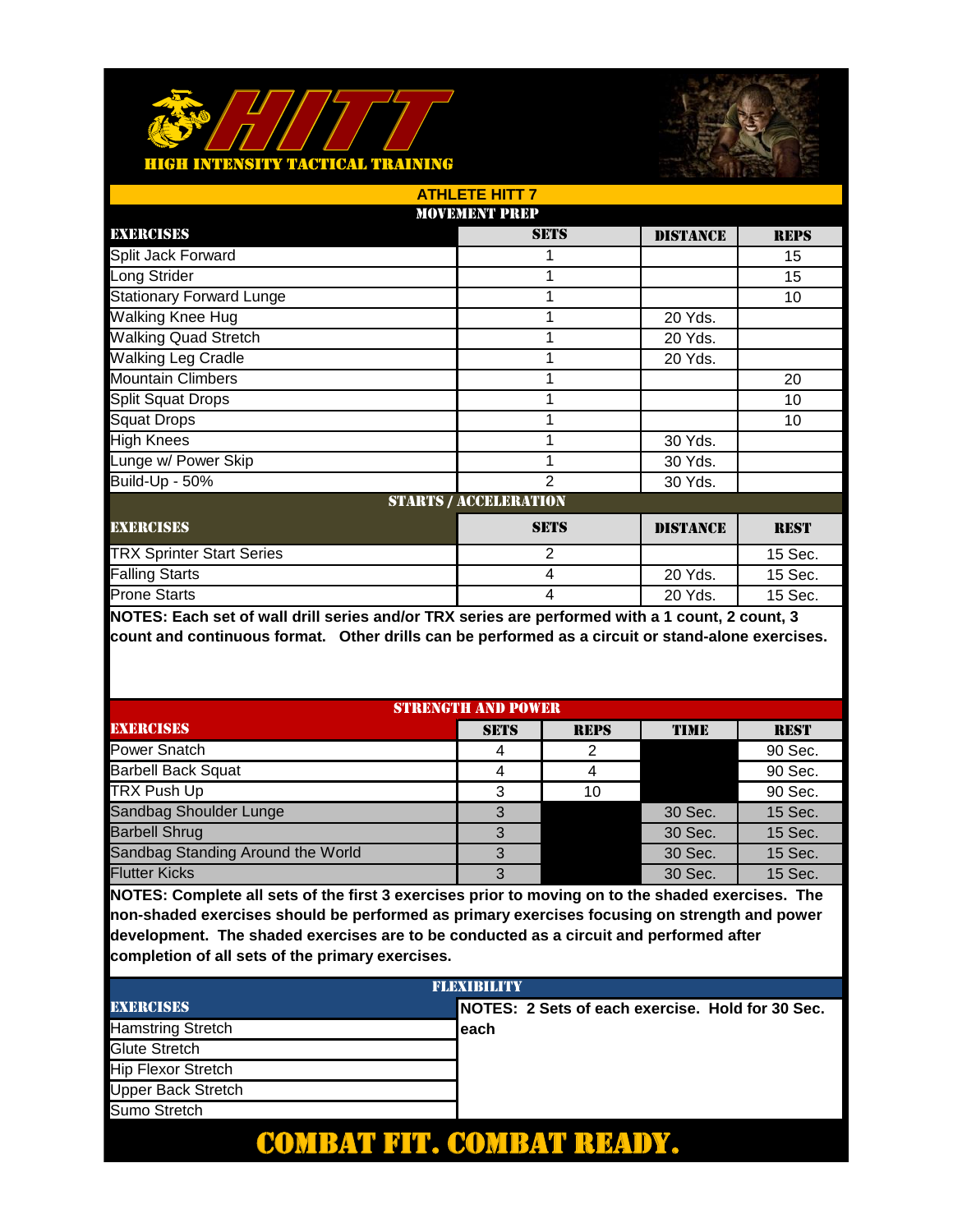



| <b>ATHLETE HITT 8</b>             |                              |                 |             |
|-----------------------------------|------------------------------|-----------------|-------------|
|                                   | <b>MOVEMENT PREP</b>         |                 |             |
| <b>EXERCISES</b>                  | <b>SETS</b>                  | <b>DISTANCE</b> | <b>REPS</b> |
| Split Jack Forward                |                              |                 | 15          |
| Long Strider                      |                              |                 | 15          |
| Supine Straight Leg Raise         |                              |                 | 10          |
| Walking Lunge - Elbow to Instep   |                              | 20 Yds.         |             |
| Walking Lunge w/ Side Reach       |                              | 20 Yds.         |             |
| Walking Lunge w/ Twist            |                              | 20 Yds.         |             |
| <b>Mountain Climbers</b>          |                              |                 | 20          |
| <b>Split Squat Drops</b>          |                              |                 | 10          |
| <b>Squat Drops</b>                |                              |                 | 10          |
| Power Skip (Height)               |                              | 30 Yds.         |             |
| Power Skip (Distance)             |                              | 30 Yds.         |             |
| Build-Up - 75%                    | 2                            | 30 Yds.         |             |
|                                   | <b>STARTS / ACCELERATION</b> |                 |             |
| <b>EXERCISES</b>                  | <b>SETS</b>                  | <b>DISTANCE</b> | <b>REST</b> |
| <b>TRX Sprinter Start Series</b>  | $\overline{2}$               |                 | 15 Sec.     |
| Partner Resisted Start w/ Release | 4                            | 20 Yds.         | 15 Sec.     |
| <b>Mountain Climber Starts</b>    | 4                            | 20 Yds.         | 15 Sec.     |

| <b>STRENGTH AND POWER</b>         |             |             |             |             |
|-----------------------------------|-------------|-------------|-------------|-------------|
| <b>EXERCISES</b>                  | <b>SETS</b> | <b>REPS</b> | <b>TIME</b> | <b>REST</b> |
| Power Snatch                      |             |             |             | 90 Sec.     |
| <b>Quick Drop</b>                 | 3           |             |             | 60 Sec.     |
| <b>Barbell Bench Press</b>        |             |             |             | 90 Sec.     |
| <b>Barbell Reverse Lunge</b>      |             |             | 30 Sec.     | 15 Sec.     |
| <b>Tire Flip</b>                  |             |             | 30 Sec.     | 15 Sec.     |
| Sandbag Kneeling Around the World | 3           |             | 30 Sec.     | 15 Sec.     |
| <b>Med Ball Circuit</b>           | 3           |             | 30 Sec.     | 15 Sec.     |

| <b>FLEXIBILITY</b>       |  |                                                   |  |
|--------------------------|--|---------------------------------------------------|--|
| <b>EXERCISES</b>         |  | INOTES: 2 Sets of each exercise. Hold for 30 Sec. |  |
| <b>Chest Stretch</b>     |  | each                                              |  |
| <b>Shoulder Stretch</b>  |  |                                                   |  |
| <b>Triceps Stretch</b>   |  |                                                   |  |
| <b>Hamstring Stretch</b> |  |                                                   |  |
| Quadricep Stretch        |  |                                                   |  |
|                          |  |                                                   |  |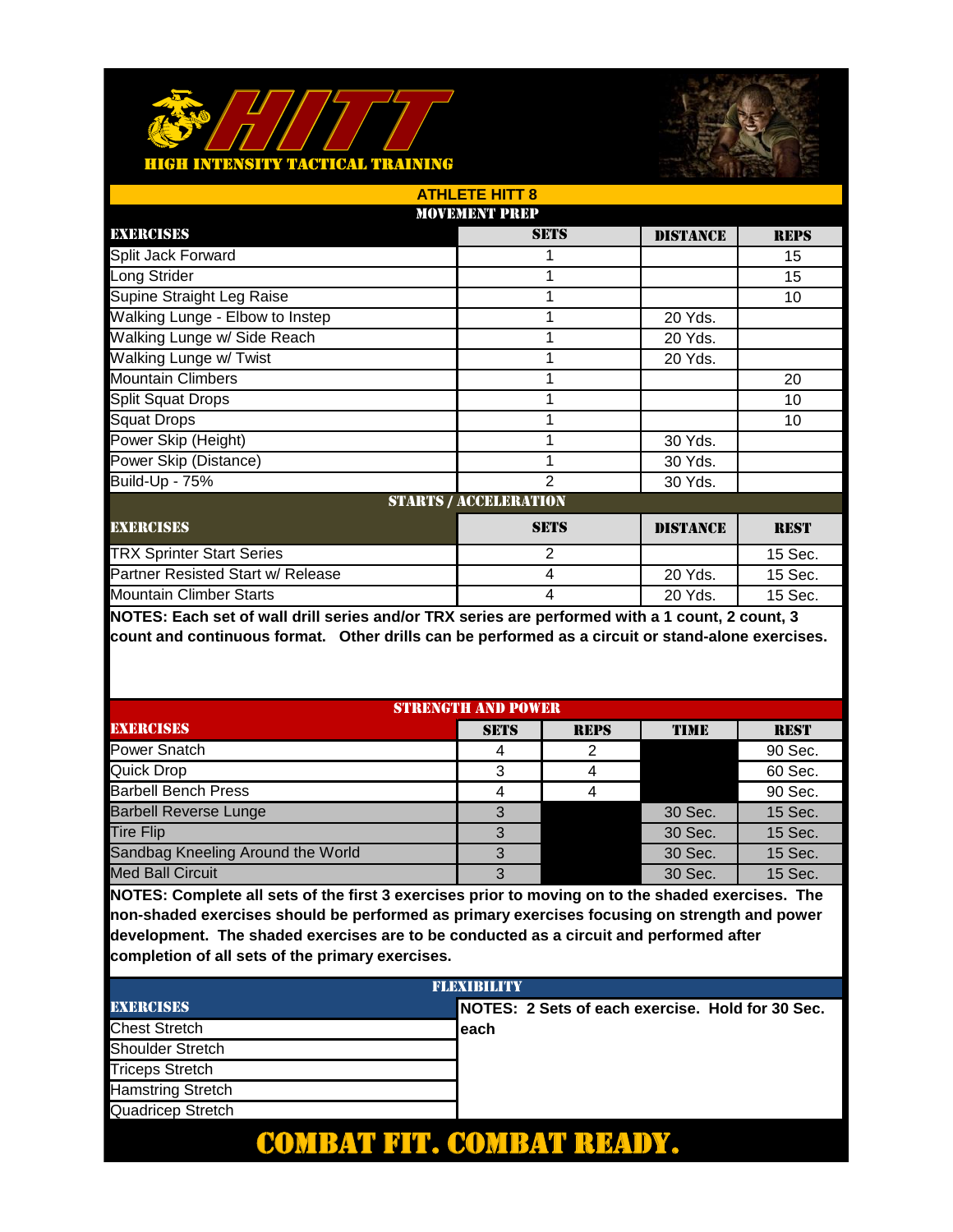



| <b>ATHLETE HITT 9</b>             |                              |                 |             |  |  |
|-----------------------------------|------------------------------|-----------------|-------------|--|--|
| <b>MOVEMENT PREP</b>              |                              |                 |             |  |  |
| <b>EXERCISES</b>                  | <b>SETS</b>                  | <b>DISTANCE</b> | <b>REPS</b> |  |  |
| Split Jack Forward                |                              |                 | 20          |  |  |
| <b>Stationary Reverse Lunge</b>   |                              |                 | 10          |  |  |
| Supine Straight Leg Raise         |                              |                 | 15          |  |  |
| <b>Walking Lunge</b>              |                              | 20 Yds.         |             |  |  |
| Walking Knee Hug                  |                              | 20 Yds.         |             |  |  |
| <b>Walking Quad Stretch</b>       |                              | 20 Yds.         |             |  |  |
| <b>Eight Count Body Builder</b>   |                              |                 | 10          |  |  |
| <b>Mountain Climbers</b>          |                              |                 | 10          |  |  |
| <b>Split Squat Drops</b>          |                              |                 | 10          |  |  |
| Build-Up - 50%                    |                              | 40 Yds.         |             |  |  |
| <b>Build-Up - 75%</b>             |                              | 40 Yds.         |             |  |  |
| Build-Up - 100%                   |                              | 40 Yds.         |             |  |  |
|                                   | <b>STARTS / ACCELERATION</b> |                 |             |  |  |
| <b>EXERCISES</b>                  | <b>SETS</b>                  | <b>DISTANCE</b> | <b>REST</b> |  |  |
| <b>TRX Sprinter Start Series</b>  | $\overline{2}$               |                 | 15 Sec.     |  |  |
| Push Up Starts                    | 4                            | 20 Yds.         | 15 Sec.     |  |  |
| Partner Resisted Start w/ Release | 4                            | 20 Yds.         | 15 Sec.     |  |  |

| <b>STRENGTH AND POWER</b> |             |             |             |             |
|---------------------------|-------------|-------------|-------------|-------------|
| <b>EXERCISES</b>          | <b>SETS</b> | <b>REPS</b> | <b>TIME</b> | <b>REST</b> |
| Snatch Hang Pull          | 4           |             |             | 90 Sec.     |
| <b>Barbell Back Squat</b> | 4           |             |             | 90 Sec.     |
| Dumbbell Push-Up          | 3           | 10          |             | 30 Sec.     |
| Sandbag Suitcase Lunge    |             |             | 30 Sec.     | 15 Sec.     |
| Dumbbell Hammer Curl      | 3           |             | 30 Sec.     | 15 Sec.     |
| Sandbag Cyclone           | 3           |             | 30 Sec.     | 15 Sec.     |
| ea Lowers                 | 3           |             | 30 Sec.     | 15 Sec.     |

| <b>FLEXIBILITY</b>        |  |                                                   |  |
|---------------------------|--|---------------------------------------------------|--|
| <b>EXERCISES</b>          |  | INOTES: 2 Sets of each exercise. Hold for 30 Sec. |  |
| <b>Hamstring Stretch</b>  |  | each                                              |  |
| <b>Hip Flexor Stretch</b> |  |                                                   |  |
| Quadricep Stretch         |  |                                                   |  |
| Glute Stretch             |  |                                                   |  |
| <b>Chest Stretch</b>      |  |                                                   |  |
|                           |  |                                                   |  |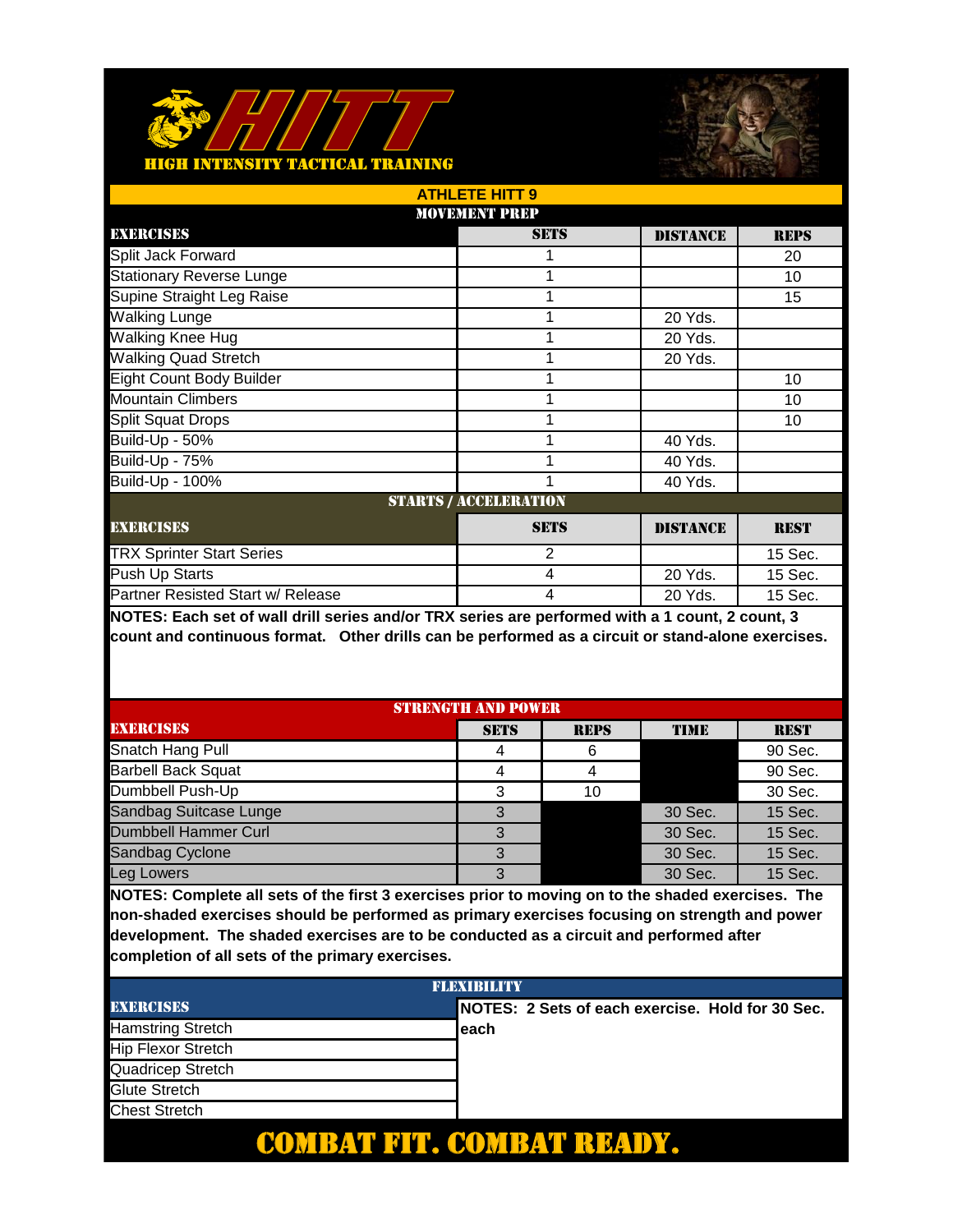



| <b>ATHLETE HITT 10</b>            |                              |                 |             |  |
|-----------------------------------|------------------------------|-----------------|-------------|--|
|                                   | <b>MOVEMENT PREP</b>         |                 |             |  |
| <b>EXERCISES</b>                  | <b>SETS</b>                  | <b>DISTANCE</b> | <b>REPS</b> |  |
| Split Jack Forward                |                              |                 | 15          |  |
| Long Strider                      |                              |                 | 15          |  |
| <b>Stationary Forward Lunge</b>   |                              |                 | 10          |  |
| Walking Knee Hug                  |                              | 20 Yds.         |             |  |
| <b>Walking Quad Stretch</b>       |                              | 20 Yds.         |             |  |
| <b>Walking Leg Cradle</b>         |                              | 20 Yds.         |             |  |
| <b>Mountain Climbers</b>          |                              |                 | 20          |  |
| <b>Split Squat Drops</b>          |                              |                 | 10          |  |
| <b>Squat Drops</b>                |                              |                 | 10          |  |
| <b>High Knees</b>                 |                              | 30 Yds.         |             |  |
| Lunge w/ Power Skip               |                              | 30 Yds.         |             |  |
| Build-Up - 50%                    | 2                            | 30 Yds.         |             |  |
|                                   | <b>STARTS / ACCELERATION</b> |                 |             |  |
| <b>EXERCISES</b>                  | <b>SETS</b>                  | <b>DISTANCE</b> | <b>REST</b> |  |
| <b>Prone Starts</b>               | 4                            | 20 Yds.         | 30 Sec.     |  |
| Push Up Starts                    | $\overline{4}$               | 10 Yds.         | 30 Sec.     |  |
| Harness Resisted Sprint w/Release | 4                            | 20 Yds.         | 30 Sec.     |  |

| <b>STRENGTH AND POWER</b>            |             |             |             |             |
|--------------------------------------|-------------|-------------|-------------|-------------|
| <b>EXERCISES</b>                     | <b>SETS</b> | <b>REPS</b> | <b>TIME</b> | <b>REST</b> |
| Snatch Hang Pull                     | 4           | 6           |             | 90 Sec.     |
| Sandbag Overhead Squat               |             |             |             | 60 Sec.     |
| <b>Barbell Bench Press</b>           |             |             |             | 90 Sec.     |
| Kettlebell Overhead Lunge-Single Arm | 3           |             | 30 Sec.     | 15 Sec.     |
| Ammo Can Front Raise                 | 3           |             | 30 Sec.     | 15 Sec.     |
| Med Ball Figure 8's                  | 3           |             | 30 Sec.     | 15 Sec.     |
| V-Ups                                | 3           |             | 30 Sec.     | 15 Sec.     |

| <b>FLEXIBILITY</b> |                                                   |  |
|--------------------|---------------------------------------------------|--|
| <b>EXERCISES</b>   | INOTES: 2 Sets of each exercise. Hold for 30 Sec. |  |
|                    | leach                                             |  |
|                    |                                                   |  |
|                    |                                                   |  |
|                    |                                                   |  |
|                    |                                                   |  |
|                    |                                                   |  |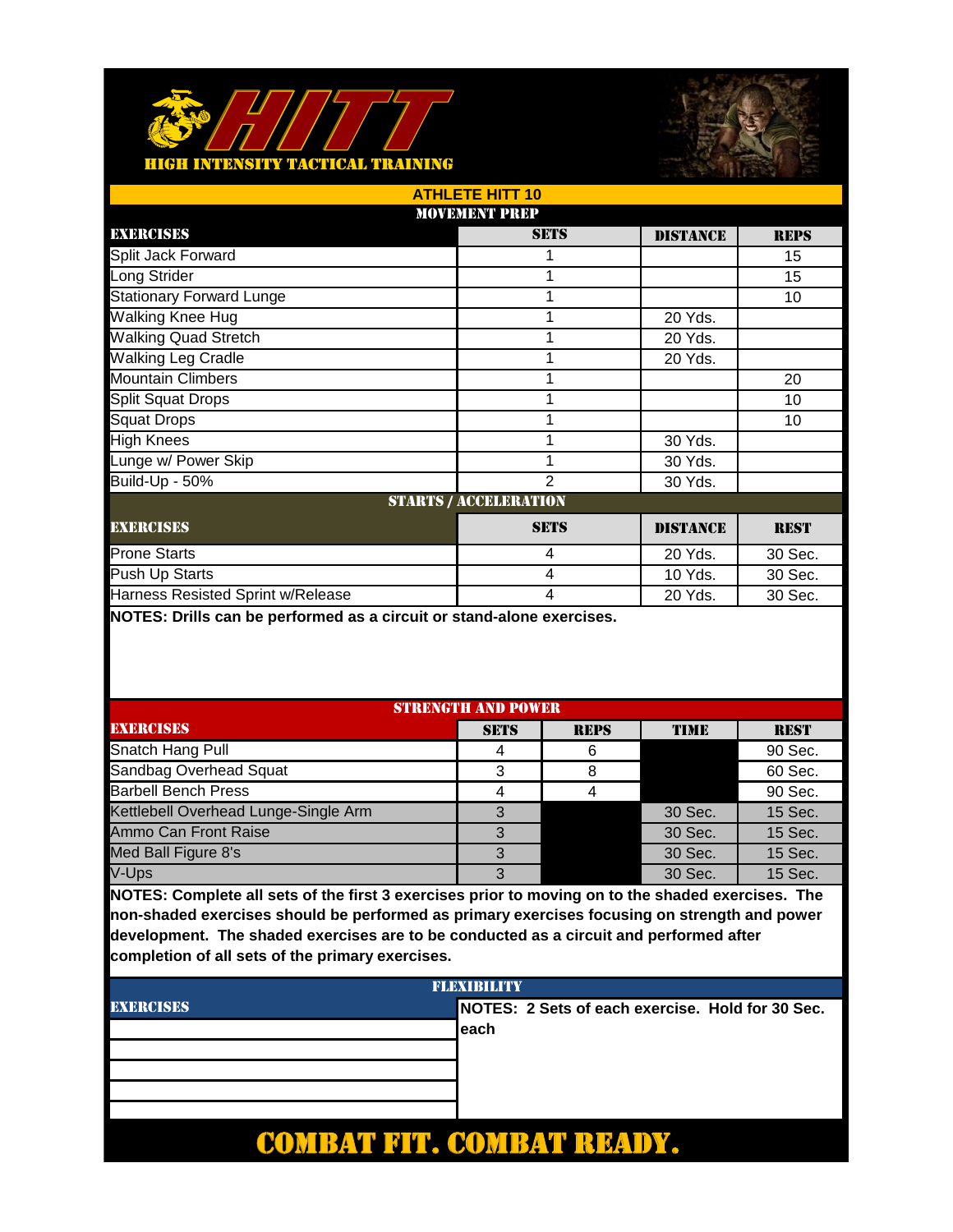



| <b>ATHLETE HITT 11</b>          |                              |                 |             |  |
|---------------------------------|------------------------------|-----------------|-------------|--|
|                                 | <b>MOVEMENT PREP</b>         |                 |             |  |
| <b>EXERCISES</b>                | <b>SETS</b>                  | <b>DISTANCE</b> | <b>REPS</b> |  |
| Split Jack Forward              |                              |                 | 15          |  |
| Long Strider                    |                              |                 | 15          |  |
| Supine Straight Leg Raise       |                              |                 | 10          |  |
| Walking Lunge - Elbow to Instep |                              | 20 Yds.         |             |  |
| Walking Lunge w/ Side Reach     |                              | 20 Yds.         |             |  |
| Walking Lunge w/ Twist          |                              | 20 Yds.         |             |  |
| <b>Mountain Climbers</b>        |                              |                 | 20          |  |
| <b>Split Squat Drops</b>        |                              |                 | 10          |  |
| <b>Squat Drops</b>              |                              |                 | 10          |  |
| Power Skip (Height)             |                              | 30 Yds.         |             |  |
| Power Skip (Distance)           |                              | 30 Yds.         |             |  |
| <b>Build-Up - 75%</b>           | $\mathfrak{p}$               | 30 Yds.         |             |  |
|                                 | <b>STARTS / ACCELERATION</b> |                 |             |  |
| <b>EXERCISES</b>                | <b>SETS</b>                  | <b>DISTANCE</b> | <b>REST</b> |  |
| <b>Broad Jump Starts</b>        | 4                            | 10 Yds.         | 30 Sec.     |  |
| <b>Falling Starts</b>           | $\overline{4}$               | 20 Yds.         | 30 Sec.     |  |
| 3 Hop Starts                    | 4                            | 20 Yds.         | 30 Sec.     |  |

| <b>STRENGTH AND POWER</b>  |             |             |             |             |
|----------------------------|-------------|-------------|-------------|-------------|
| <b>EXERCISES</b>           | <b>SETS</b> | <b>REPS</b> | <b>TIME</b> | <b>REST</b> |
| Hang Snatch                | 5           |             |             | 90 Sec.     |
| <b>Barbell Back Squat</b>  | 4           |             |             | 90 Sec.     |
| <b>TRX Push Up</b>         | 3           | 10          |             | 30 Sec.     |
| Sandbag Front Lunge        | 3           |             | 30 Sec.     | 15 Sec.     |
| <b>Barbell Upright Row</b> | 3           |             | 30 Sec.     | 15 Sec.     |
| <b>Landmine Rotation</b>   | 3           |             | 30 Sec.     | 15 Sec.     |
| <b>Hanging Leg Lowers</b>  | 3           |             | 30 Sec.     | 15 Sec.     |

| <b>FLEXIBILITY</b>        |                                                   |  |  |
|---------------------------|---------------------------------------------------|--|--|
| <b>EXERCISES</b>          | INOTES: 2 Sets of each exercise. Hold for 30 Sec. |  |  |
| Glute Stretch             | each                                              |  |  |
| Cross Body Stretch        |                                                   |  |  |
| <b>Hip Flexor Stretch</b> |                                                   |  |  |
| Quadricep Stretch         |                                                   |  |  |
| <b>Hamstring Stretch</b>  |                                                   |  |  |
|                           |                                                   |  |  |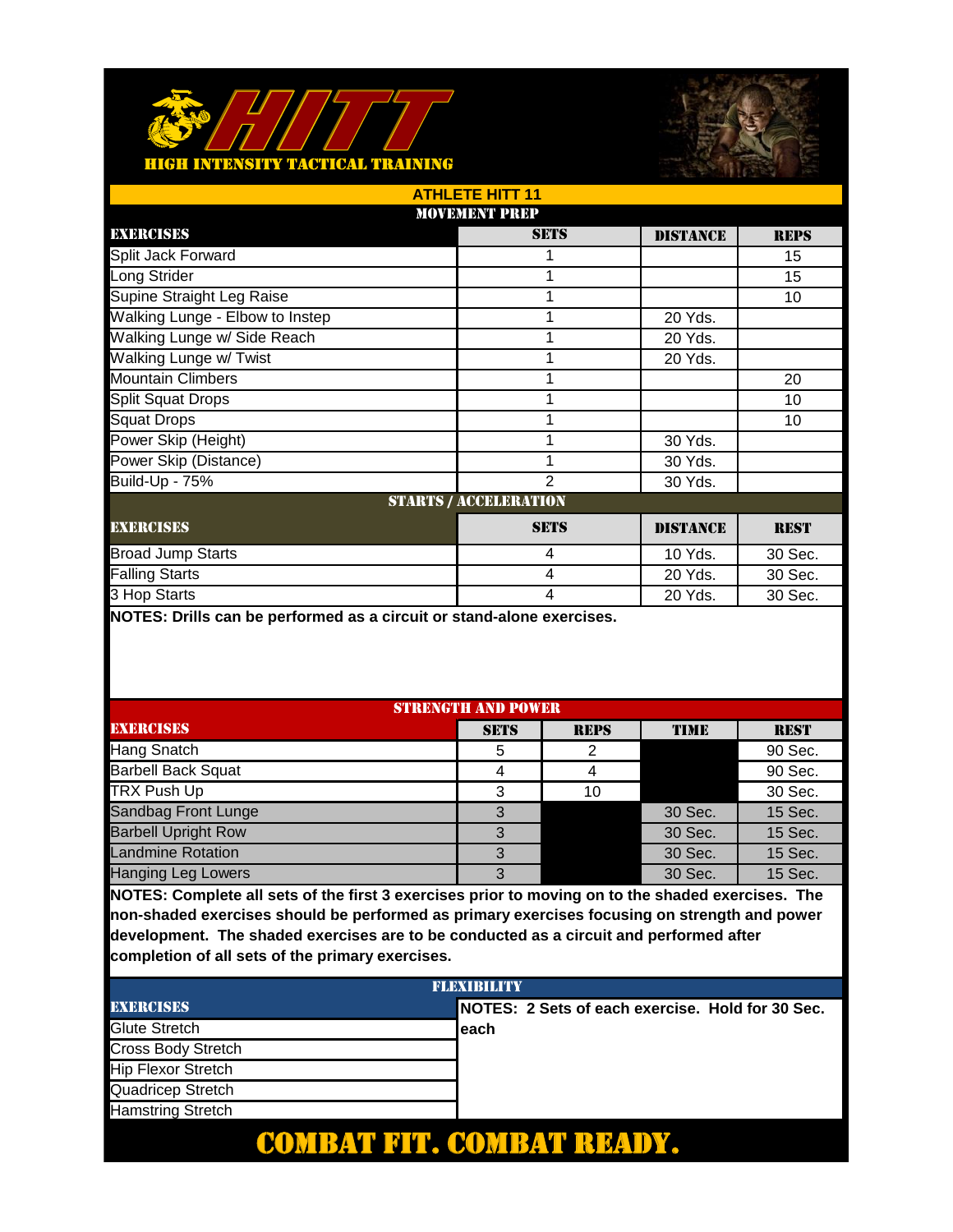



| ATHLETE HITT 12                   |                              |                 |             |  |  |  |
|-----------------------------------|------------------------------|-----------------|-------------|--|--|--|
|                                   | <b>MOVEMENT PREP</b>         |                 |             |  |  |  |
| <b>EXERCISES</b>                  | <b>SETS</b>                  | <b>DISTANCE</b> | <b>REPS</b> |  |  |  |
| Split Jack Forward                |                              |                 | 20          |  |  |  |
| <b>Stationary Reverse Lunge</b>   |                              |                 | 10          |  |  |  |
| Supine Straight Leg Raise         |                              |                 | 15          |  |  |  |
| <b>Walking Lunge</b>              |                              | 20 Yds.         |             |  |  |  |
| Walking Knee Hug                  |                              | 20 Yds.         |             |  |  |  |
| <b>Walking Quad Stretch</b>       |                              | 20 Yds.         |             |  |  |  |
| <b>Eight Count Body Builder</b>   |                              |                 | 10          |  |  |  |
| <b>Mountain Climbers</b>          |                              |                 | 10          |  |  |  |
| <b>Split Squat Drops</b>          |                              |                 | 10          |  |  |  |
| Build-Up - 50%                    |                              | 40 Yds.         |             |  |  |  |
| <b>Build-Up - 75%</b>             |                              | 40 Yds.         |             |  |  |  |
| Build-Up - 100%                   |                              | 40 Yds.         |             |  |  |  |
|                                   | <b>STARTS / ACCELERATION</b> |                 |             |  |  |  |
| <b>EXERCISES</b>                  | <b>SETS</b>                  | <b>DISTANCE</b> | <b>REST</b> |  |  |  |
| <b>Broad Jump Starts</b>          | $\overline{4}$               | 10 Yds.         | 15 Sec.     |  |  |  |
| <b>Falling Starts</b>             | $\overline{4}$               | 20 Yds.         | 15 Sec.     |  |  |  |
| Harness Resisted Sprint w/Release | 4                            | 20 Yds.         | 15 Sec.     |  |  |  |

| <b>STRENGTH AND POWER</b>         |             |             |         |             |
|-----------------------------------|-------------|-------------|---------|-------------|
| <b>EXERCISES</b>                  | <b>SETS</b> | <b>REPS</b> | TIME    | <b>REST</b> |
| Hang Snatch                       | 5           |             |         | 90 Sec.     |
| Overhead Squat                    | 3           |             |         | 60 Sec.     |
| <b>Barbell Bench Press</b>        |             |             |         | 90 Sec.     |
| Sandbag Balance Step Lunge        | З           |             | 30 Sec. | 15 Sec.     |
| Dumbbell Hammer Curl              | 3           |             | 30 Sec. | 15 Sec.     |
| Sandbag Standing Around the World | 3           |             | 30 Sec. | 15 Sec.     |
| <b>Flutter Kicks</b>              | 3           |             | 30 Sec. | 15 Sec.     |

| FLEXIBILITY               |  |                                                  |  |
|---------------------------|--|--------------------------------------------------|--|
| <b>EXERCISES</b>          |  | NOTES: 2 Sets of each exercise. Hold for 30 Sec. |  |
| <b>Chest Stretch</b>      |  | each                                             |  |
| Upper Back Stretch        |  |                                                  |  |
| Glute Stretch             |  |                                                  |  |
| <b>Hip Flexor Stretch</b> |  |                                                  |  |
| <b>Hamstring Stretch</b>  |  |                                                  |  |
|                           |  |                                                  |  |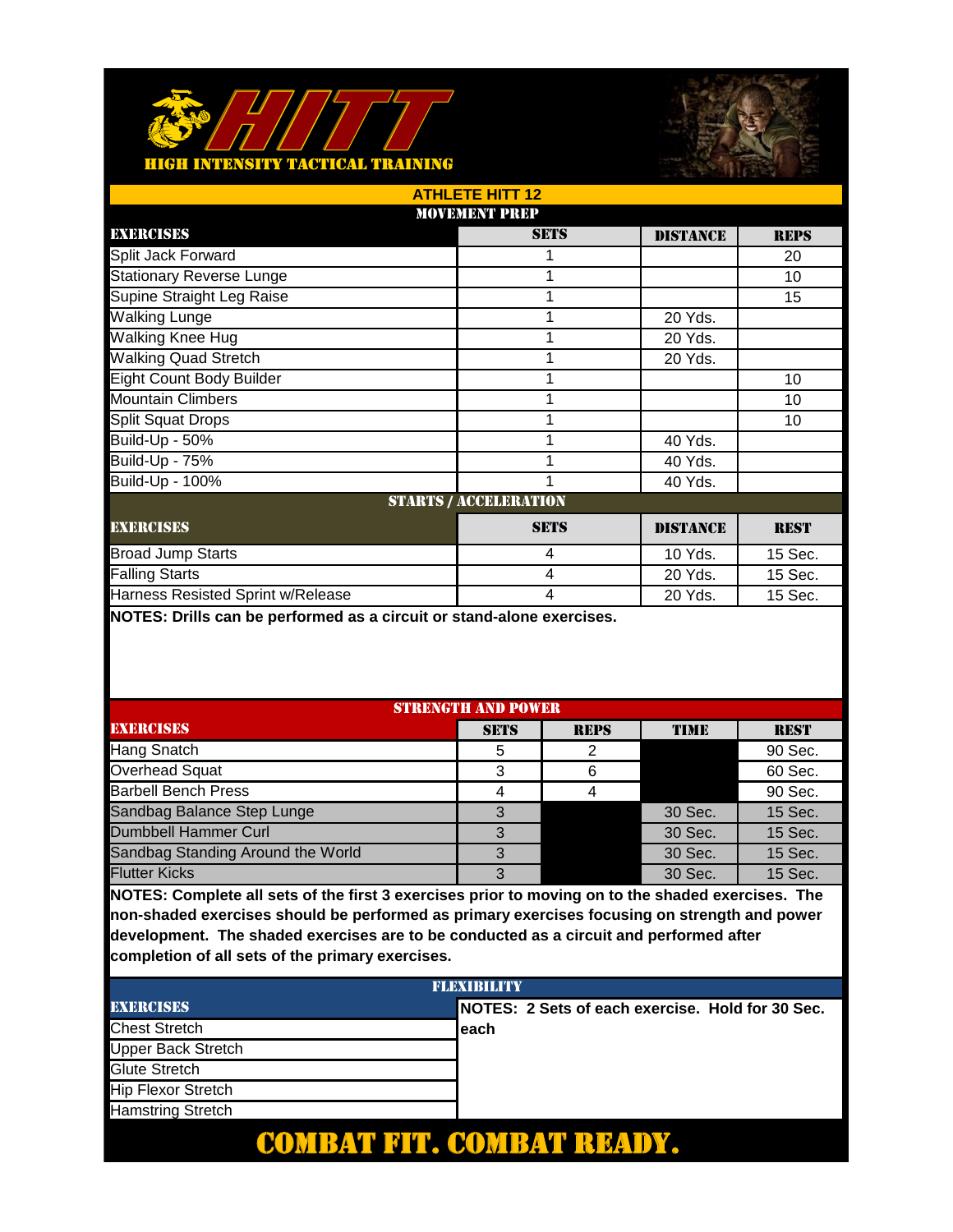



| <b>ATHLETE HITT 13</b>            |                      |                 |             |  |  |
|-----------------------------------|----------------------|-----------------|-------------|--|--|
|                                   | <b>MOVEMENT PREP</b> |                 |             |  |  |
| <b>EXERCISES</b>                  | <b>SETS</b>          | <b>DISTANCE</b> | <b>REPS</b> |  |  |
| Split Jack Forward                |                      |                 | 15          |  |  |
| Long Strider                      |                      |                 | 15          |  |  |
| <b>Stationary Forward Lunge</b>   |                      |                 | 10          |  |  |
| Walking Knee Hug                  |                      | 20 Yds.         |             |  |  |
| <b>Walking Quad Stretch</b>       |                      | 20 Yds.         |             |  |  |
| <b>Walking Leg Cradle</b>         |                      | 20 Yds.         |             |  |  |
| <b>Mountain Climbers</b>          |                      |                 | 20          |  |  |
| <b>Split Squat Drops</b>          |                      |                 | 10          |  |  |
| <b>Squat Drops</b>                |                      |                 | 10          |  |  |
| <b>High Knees</b>                 |                      | 30 Yds.         |             |  |  |
| Lunge w/ Power Skip               |                      | 30 Yds.         |             |  |  |
| Build-Up - 50%                    | 2                    | 30 Yds.         |             |  |  |
| <b>STARTS / ACCELERATION</b>      |                      |                 |             |  |  |
| <b>EXERCISES</b>                  | <b>SETS</b>          | <b>DISTANCE</b> | <b>REST</b> |  |  |
| <b>Broad Jump Starts</b>          | 4                    | 10 Yds.         | 15 Sec.     |  |  |
| <b>Mountain Climber Starts</b>    | $\overline{4}$       | 20 Yds.         | 15 Sec.     |  |  |
| Harness Resisted Sprint w/Release | 4                    | 20 Yds.         | 15 Sec.     |  |  |

| <b>STRENGTH AND POWER</b>         |             |             |         |             |
|-----------------------------------|-------------|-------------|---------|-------------|
| <b>EXERCISES</b>                  | <b>SETS</b> | <b>REPS</b> | TIME    | <b>REST</b> |
| Power Snatch                      | 5           |             |         | 90 Sec.     |
| <b>Barbell Back Squat</b>         |             |             |         | 90 Sec.     |
| <b>TRX Spider Man Push-up</b>     | ર           |             |         | 60 Sec.     |
| Rope Alternating Waves w/ Lunge   | З           |             | 30 Sec. | 15 Sec.     |
| <b>Kettlebell Upright Row</b>     | 3           |             | 30 Sec. | 15 Sec.     |
| Sandbag Kneeling Around the World | 3           |             | 30 Sec. | 15 Sec.     |
| <b>Med Ball Circuit</b>           | 3           |             | 30 Sec. | 15 Sec.     |

| <b>FLEXIBILITY</b>        |  |                                                   |  |
|---------------------------|--|---------------------------------------------------|--|
| <b>EXERCISES</b>          |  | INOTES: 2 Sets of each exercise. Hold for 30 Sec. |  |
| Glute Stretch             |  | each                                              |  |
| <b>Hamstring Stretch</b>  |  |                                                   |  |
| <b>Hip Flexor Stretch</b> |  |                                                   |  |
| Quadricep Stretch         |  |                                                   |  |
| <b>Chest Stretch</b>      |  |                                                   |  |
|                           |  |                                                   |  |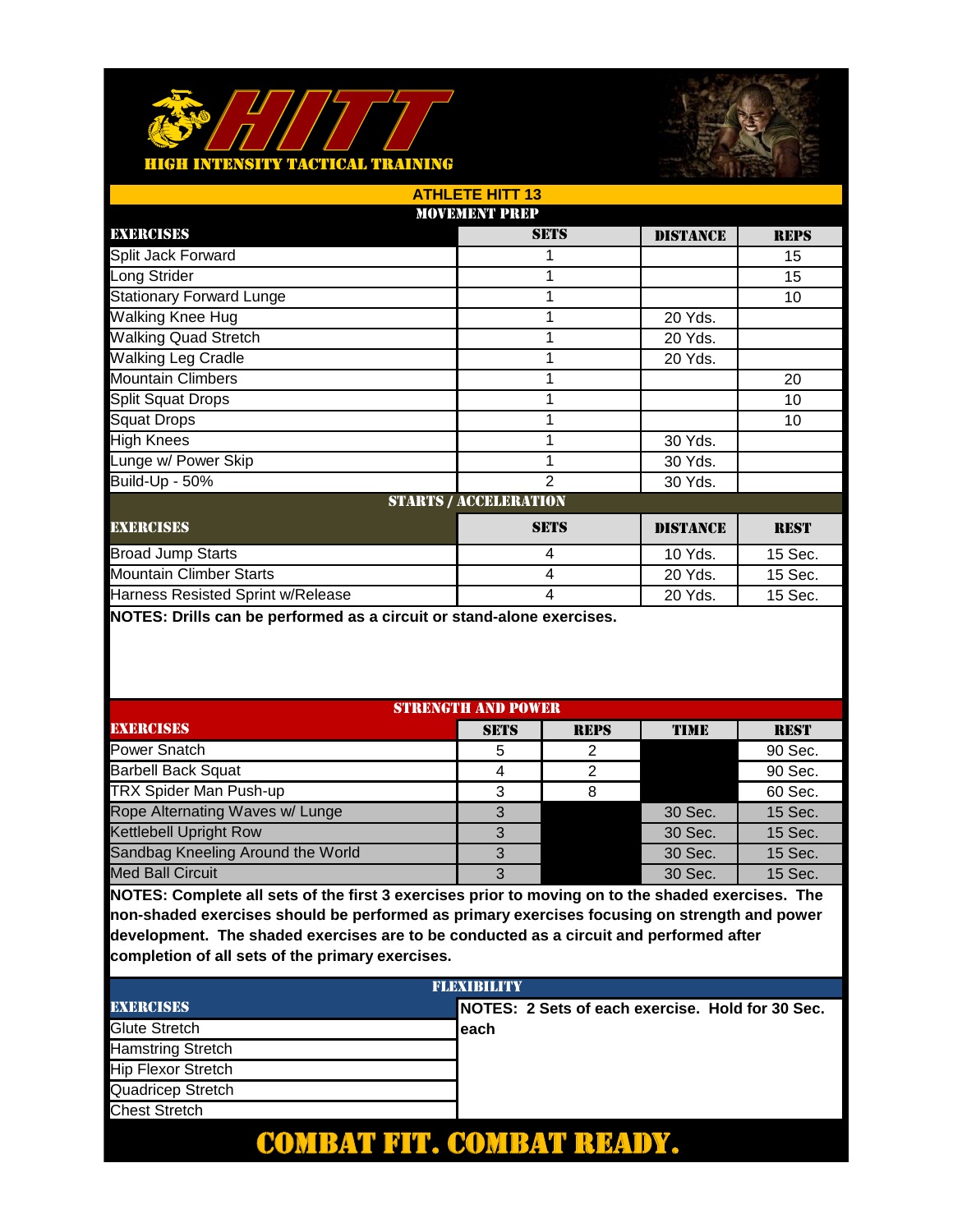



| <b>ATHLETE HITT 14</b>                                            |                      |                 |             |  |  |
|-------------------------------------------------------------------|----------------------|-----------------|-------------|--|--|
|                                                                   | <b>MOVEMENT PREP</b> |                 |             |  |  |
| <b>EXERCISES</b>                                                  | <b>SETS</b>          | <b>DISTANCE</b> | <b>REPS</b> |  |  |
| Split Jack Forward                                                |                      |                 | 15          |  |  |
| Long Strider                                                      |                      |                 | 15          |  |  |
| Supine Straight Leg Raise                                         |                      |                 | 10          |  |  |
| Walking Lunge - Elbow to Instep                                   |                      | 20 Yds.         |             |  |  |
| Walking Lunge w/ Side Reach                                       |                      | 20 Yds.         |             |  |  |
| Walking Lunge w/ Twist                                            |                      | 20 Yds.         |             |  |  |
| <b>Mountain Climbers</b>                                          |                      |                 | 20          |  |  |
| <b>Split Squat Drops</b>                                          |                      |                 | 10          |  |  |
| <b>Squat Drops</b>                                                |                      |                 | 10          |  |  |
| Power Skip (Height)                                               |                      | 30 Yds.         |             |  |  |
| Power Skip (Distance)                                             |                      | 30 Yds.         |             |  |  |
| <b>Build-Up - 75%</b>                                             | 2                    | 30 Yds.         |             |  |  |
| <b>STARTS / ACCELERATION</b>                                      |                      |                 |             |  |  |
| <b>EXERCISES</b><br><b>SETS</b><br><b>DISTANCE</b><br><b>REST</b> |                      |                 |             |  |  |
| 3 Hop Starts                                                      | 4                    | 20 Yds.         | 15 Sec.     |  |  |
| <b>Mountain Climber Starts</b>                                    | $\overline{4}$       | 20 Yds.         | 15 Sec.     |  |  |
| Harness Resisted Sprint w/Release                                 | 4                    | 20 Yds.         | 15 Sec.     |  |  |

| <b>STRENGTH AND POWER</b>  |             |             |             |             |
|----------------------------|-------------|-------------|-------------|-------------|
| <b>EXERCISES</b>           | <b>SETS</b> | <b>REPS</b> | <b>TIME</b> | <b>REST</b> |
| Power Snatch               | 5           |             |             | 90 Sec.     |
| Sandbag Shoulder Squat     | 3           |             |             | 60 Sec.     |
| <b>Barbell Bench Press</b> |             |             |             | 90 Sec.     |
| Ammo Can Lunge             | З           |             | 30 Sec.     | 15 Sec.     |
| Dead Hang Pull-Up          | 3           |             | 30 Sec.     | 15 Sec.     |
| Sandbag Cyclone            | 3           |             | 30 Sec.     | 15 Sec.     |
| Med Ball V-Ups             | 3           |             | 30 Sec.     | 15 Sec.     |

| <b>FLEXIBILITY</b>       |  |                                                   |  |
|--------------------------|--|---------------------------------------------------|--|
| <b>EXERCISES</b>         |  | INOTES: 2 Sets of each exercise. Hold for 30 Sec. |  |
| <b>Chest Stretch</b>     |  | each                                              |  |
| <b>Shoulder Stretch</b>  |  |                                                   |  |
| <b>Triceps Stretch</b>   |  |                                                   |  |
| Quadricep Stretch        |  |                                                   |  |
| <b>Hamstring Stretch</b> |  |                                                   |  |
|                          |  |                                                   |  |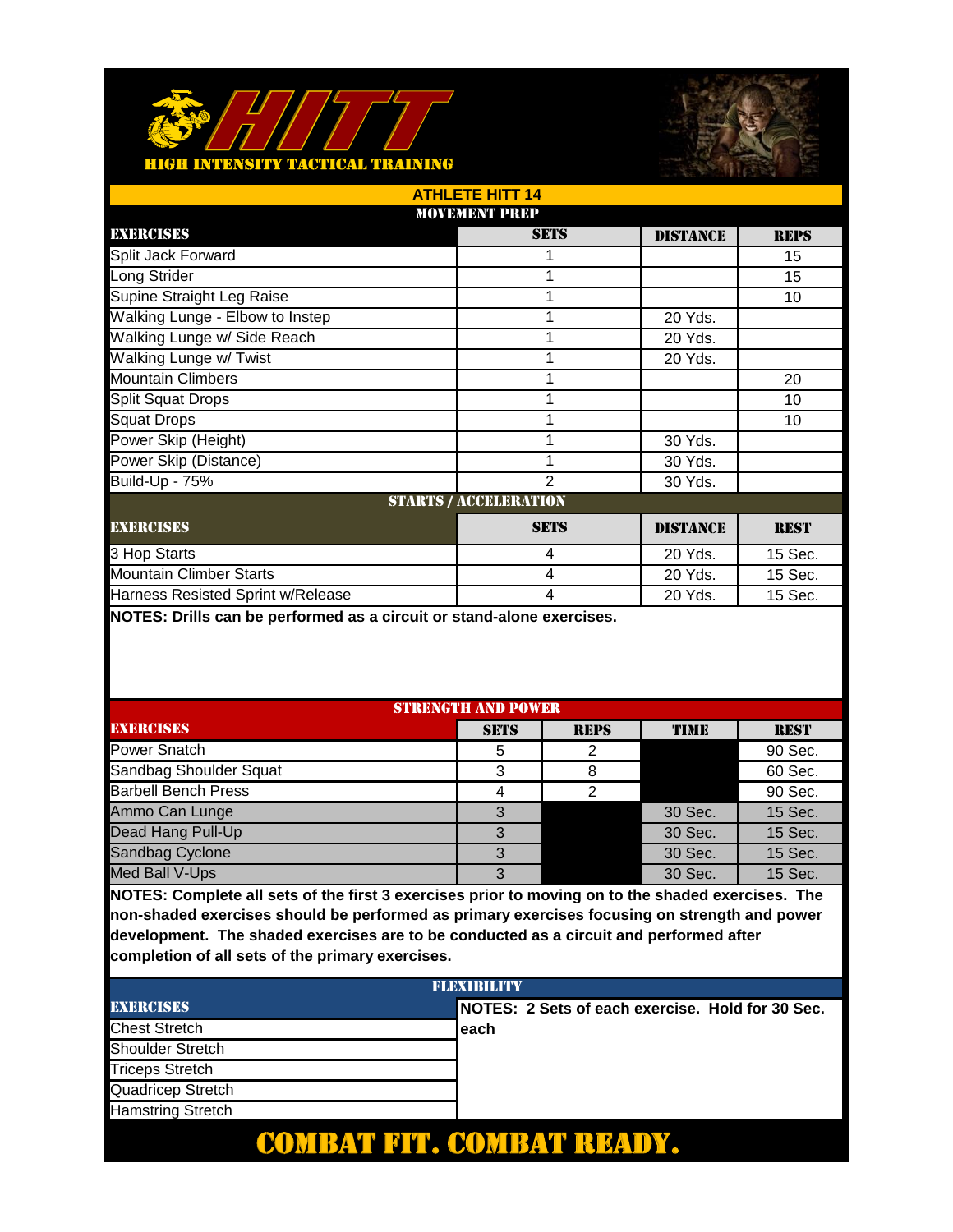



| <b>ATHLETE HITT 15</b>            |                              |                 |             |  |  |  |
|-----------------------------------|------------------------------|-----------------|-------------|--|--|--|
|                                   | <b>MOVEMENT PREP</b>         |                 |             |  |  |  |
| <b>EXERCISES</b>                  | <b>SETS</b>                  | <b>DISTANCE</b> | <b>REPS</b> |  |  |  |
| Split Jack Forward                |                              |                 | 20          |  |  |  |
| <b>Stationary Reverse Lunge</b>   |                              |                 | 10          |  |  |  |
| Supine Straight Leg Raise         |                              |                 | 15          |  |  |  |
| Walking Lunge                     |                              | 20 Yds.         |             |  |  |  |
| Walking Knee Hug                  |                              | 20 Yds.         |             |  |  |  |
| <b>Walking Quad Stretch</b>       |                              | 20 Yds.         |             |  |  |  |
| <b>Eight Count Body Builder</b>   |                              |                 | 10          |  |  |  |
| <b>Mountain Climbers</b>          |                              |                 | 10          |  |  |  |
| <b>Split Squat Drops</b>          |                              |                 | 10          |  |  |  |
| Build-Up - 50%                    |                              | 40 Yds.         |             |  |  |  |
| <b>Build-Up - 75%</b>             |                              | 40 Yds.         |             |  |  |  |
| Build-Up - 100%                   |                              | 40 Yds.         |             |  |  |  |
|                                   | <b>STARTS / ACCELERATION</b> |                 |             |  |  |  |
| <b>EXERCISES</b>                  | <b>SETS</b>                  | <b>DISTANCE</b> | <b>REST</b> |  |  |  |
| 3 Hop Starts                      | $\overline{4}$               | 20 Yds.         | 15 Sec.     |  |  |  |
| <b>Mountain Climber Starts</b>    | $\overline{4}$               | 20 Yds.         | 15 Sec.     |  |  |  |
| Partner Resisted Start w/ Release | 4                            | 20 Yds.         | 15 Sec.     |  |  |  |

| <b>STRENGTH AND POWER</b>    |             |             |             |             |
|------------------------------|-------------|-------------|-------------|-------------|
| <b>EXERCISES</b>             | <b>SETS</b> | <b>REPS</b> | <b>TIME</b> | <b>REST</b> |
| Snatch Hang Pull             |             |             |             | 90 Sec.     |
| <b>Barbell Back Squat</b>    |             | ⌒           |             | 90 Sec.     |
| Traveling Push-up            | 3           |             |             | 60 Sec.     |
| <b>Barbell Reverse Lunge</b> | 3           |             | 30 Sec.     | 15 Sec.     |
| <b>Rope Power Jacks</b>      | 3           |             | 30 Sec.     | 15 Sec.     |
| Med Ball Figure 8's          | 3           |             | 30 Sec.     | 15 Sec.     |
| Leg Lowers                   | 3           |             | 30 Sec.     | 15 Sec.     |

| <b>FLEXIBILITY</b>        |  |                                                   |  |
|---------------------------|--|---------------------------------------------------|--|
| <b>EXERCISES</b>          |  | INOTES: 2 Sets of each exercise. Hold for 30 Sec. |  |
| Glute Stretch             |  | each                                              |  |
| <b>Hamstring Stretch</b>  |  |                                                   |  |
| <b>Hip Flexor Stretch</b> |  |                                                   |  |
| Quadricep Stretch         |  |                                                   |  |
| <b>Chest Stretch</b>      |  |                                                   |  |
|                           |  |                                                   |  |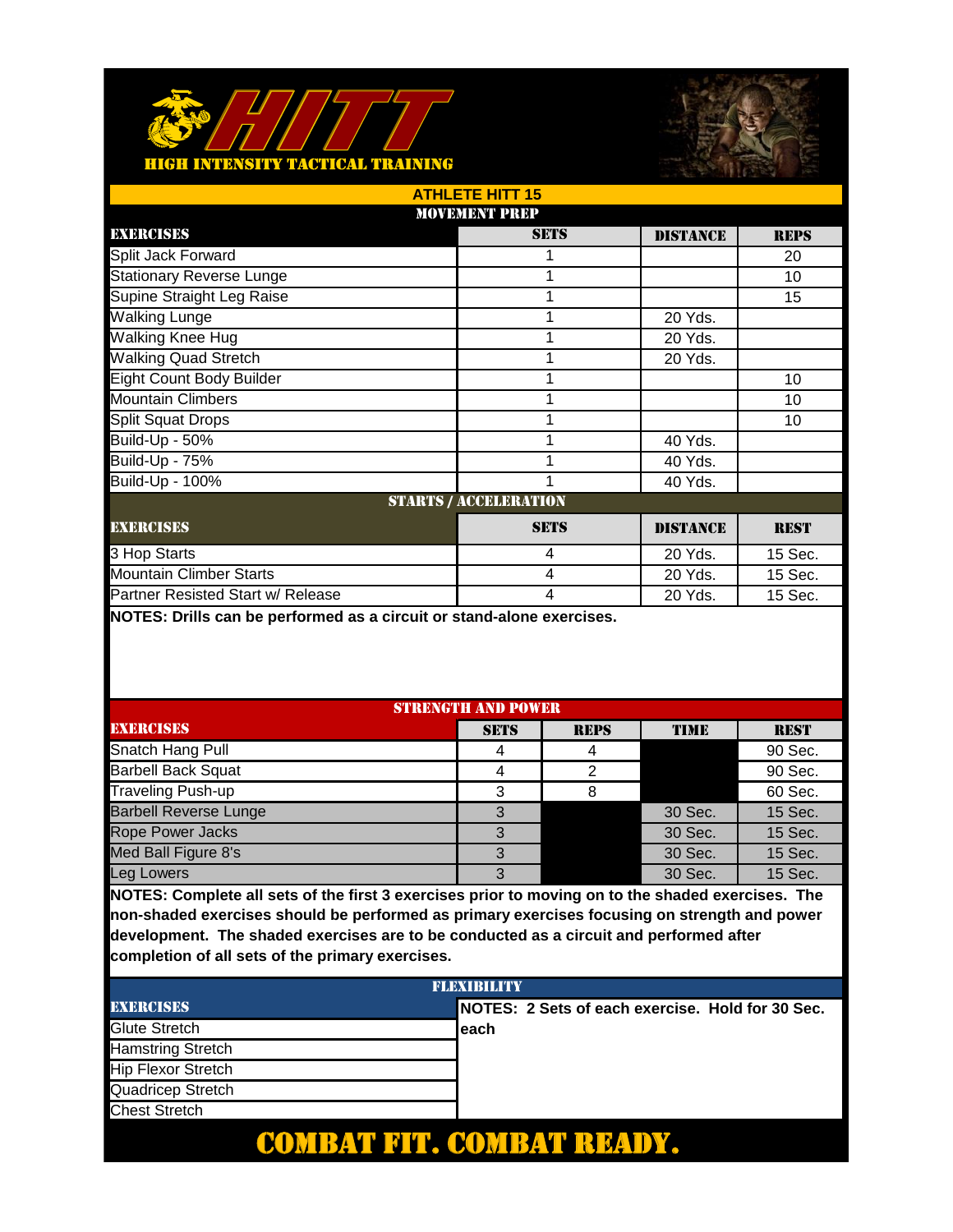



| <b>ATHLETE HITT 16</b>            |                              |                 |             |  |  |  |
|-----------------------------------|------------------------------|-----------------|-------------|--|--|--|
|                                   | <b>MOVEMENT PREP</b>         |                 |             |  |  |  |
| <b>EXERCISES</b>                  | <b>SETS</b>                  | <b>DISTANCE</b> | <b>REPS</b> |  |  |  |
| Split Jack Forward                |                              |                 | 15          |  |  |  |
| Long Strider                      |                              |                 | 15          |  |  |  |
| <b>Stationary Forward Lunge</b>   |                              |                 | 10          |  |  |  |
| Walking Knee Hug                  |                              | 20 Yds.         |             |  |  |  |
| <b>Walking Quad Stretch</b>       |                              | 20 Yds.         |             |  |  |  |
| <b>Walking Leg Cradle</b>         |                              | 20 Yds.         |             |  |  |  |
| <b>Mountain Climbers</b>          |                              |                 | 20          |  |  |  |
| <b>Split Squat Drops</b>          |                              |                 | 10          |  |  |  |
| <b>Squat Drops</b>                |                              |                 | 10          |  |  |  |
| <b>High Knees</b>                 |                              | 30 Yds.         |             |  |  |  |
| Lunge w/ Power Skip               |                              | 30 Yds.         |             |  |  |  |
| Build-Up - 50%                    | 2                            | 30 Yds.         |             |  |  |  |
|                                   | <b>STARTS / ACCELERATION</b> |                 |             |  |  |  |
| <b>EXERCISES</b>                  | <b>SETS</b>                  | <b>DISTANCE</b> | <b>REST</b> |  |  |  |
| 3 Hop Starts                      | 4                            | 20 Yds.         | 15 Sec.     |  |  |  |
| A-Skip                            | $\overline{4}$               | 10 Yds.         | 15 Sec.     |  |  |  |
| Partner Resisted Start w/ Release | 4                            | 20 Yds.         | 15 Sec.     |  |  |  |

| <b>STRENGTH AND POWER</b>   |             |             |             |             |
|-----------------------------|-------------|-------------|-------------|-------------|
| <b>EXERCISES</b>            | <b>SETS</b> | <b>REPS</b> | <b>TIME</b> | <b>REST</b> |
| Snatch Hang Pull            |             |             |             | 90 Sec.     |
| Overhead Squat              | 3           |             |             | 60 Sec.     |
| <b>Barbell Bench Press</b>  |             |             |             | 90 Sec.     |
| Split Jump w/ Med Ball Slam | З           |             | 30 Sec.     | 15 Sec.     |
| Ammo Can Front Raise        | 3           |             | 30 Sec.     | 15 Sec.     |
| <b>Landmine Rotation</b>    | 3           |             | 30 Sec.     | 15 Sec.     |
| <b>Prone Superman</b>       | 3           |             | 30 Sec.     | 15 Sec.     |

| <b>FLEXIBILITY</b>       |  |                                                   |  |
|--------------------------|--|---------------------------------------------------|--|
| <b>EXERCISES</b>         |  | INOTES: 2 Sets of each exercise. Hold for 30 Sec. |  |
| <b>Chest Stretch</b>     |  | each                                              |  |
| <b>Shoulder Stretch</b>  |  |                                                   |  |
| <b>Triceps Stretch</b>   |  |                                                   |  |
| <b>Hamstring Stretch</b> |  |                                                   |  |
| Quadricep Stretch        |  |                                                   |  |
|                          |  |                                                   |  |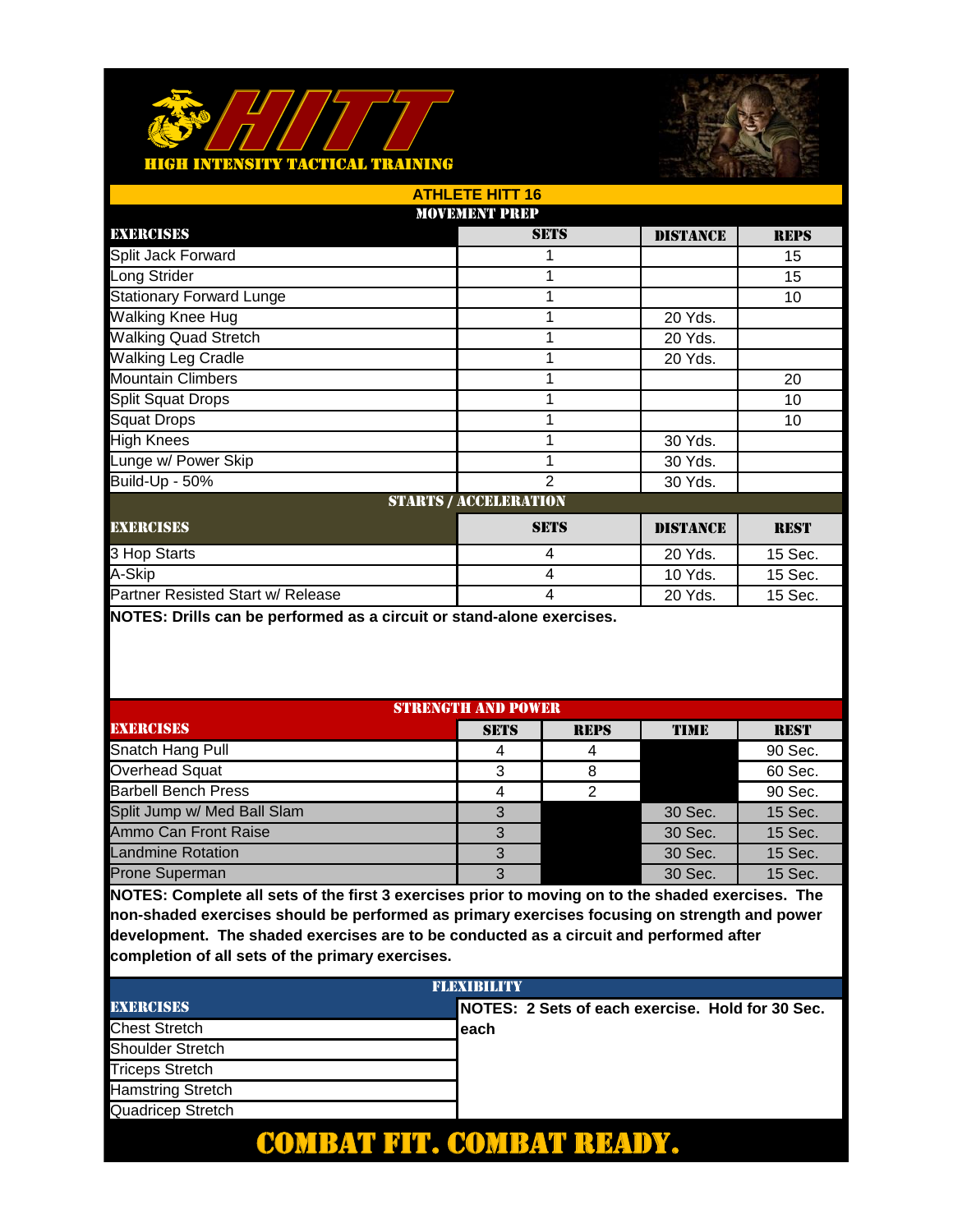



| <b>ATHLETE HITT 17</b>          |                              |                 |             |  |
|---------------------------------|------------------------------|-----------------|-------------|--|
| <b>MOVEMENT PREP</b>            |                              |                 |             |  |
| <b>EXERCISES</b>                | <b>SETS</b>                  | <b>DISTANCE</b> | <b>REPS</b> |  |
| Split Jack Forward              |                              |                 | 15          |  |
| Long Strider                    |                              |                 | 15          |  |
| Supine Straight Leg Raise       |                              |                 | 10          |  |
| Walking Lunge - Elbow to Instep |                              | 20 Yds.         |             |  |
| Walking Lunge w/ Side Reach     |                              | 20 Yds.         |             |  |
| Walking Lunge w/ Twist          |                              | 20 Yds.         |             |  |
| <b>Mountain Climbers</b>        |                              |                 | 20          |  |
| <b>Split Squat Drops</b>        |                              |                 | 10          |  |
| <b>Squat Drops</b>              |                              |                 | 10          |  |
| Power Skip (Height)             |                              | 30 Yds.         |             |  |
| Power Skip (Distance)           |                              | 30 Yds.         |             |  |
| Build-Up - 75%                  | $\mathfrak{p}$               | 30 Yds.         |             |  |
|                                 | <b>STARTS / ACCELERATION</b> |                 |             |  |
| <b>EXERCISES</b>                | <b>SETS</b>                  | <b>DISTANCE</b> | <b>REST</b> |  |
| <b>Wall Drill Series</b>        | $\overline{2}$               |                 | 15 Sec.     |  |
| <b>Falling Starts</b>           | 4                            | 20 Yds.         | 15 Sec.     |  |
| Push Up Starts                  | 4                            | 20 Yds.         | 15 Sec.     |  |

| <b>STRENGTH AND POWER</b>    |             |             |             |             |
|------------------------------|-------------|-------------|-------------|-------------|
| <b>EXERCISES</b>             | <b>SETS</b> | <b>REPS</b> | <b>TIME</b> | <b>REST</b> |
| Snatch High Pull             | 4           |             |             | 90 Sec.     |
| <b>Barbell Back Squat</b>    |             |             |             | 90 Sec.     |
| <b>TRX Tricep Press</b>      | 3           |             |             | 60 Sec.     |
| Sandbag Shoulder Lunge       |             |             | 30 Sec.     | 15 Sec.     |
| <b>Tire Flip</b>             | 3           |             | 30 Sec.     | 15 Sec.     |
| Med Ball Figure 8's          | 3           |             | 30 Sec.     | 15 Sec.     |
| <b>Hanging Flutter Kicks</b> | 3           |             | 30 Sec.     | 15 Sec.     |

| FLEXIBILITY               |                                                   |  |
|---------------------------|---------------------------------------------------|--|
| <b>EXERCISES</b>          | INOTES: 2 Sets of each exercise. Hold for 30 Sec. |  |
| <b>Glute Stretch</b>      | leach                                             |  |
| <b>Hip Flexor Stretch</b> |                                                   |  |
| Quadricep Stretch         |                                                   |  |
| <b>Hamstring Stretch</b>  |                                                   |  |
|                           |                                                   |  |
|                           |                                                   |  |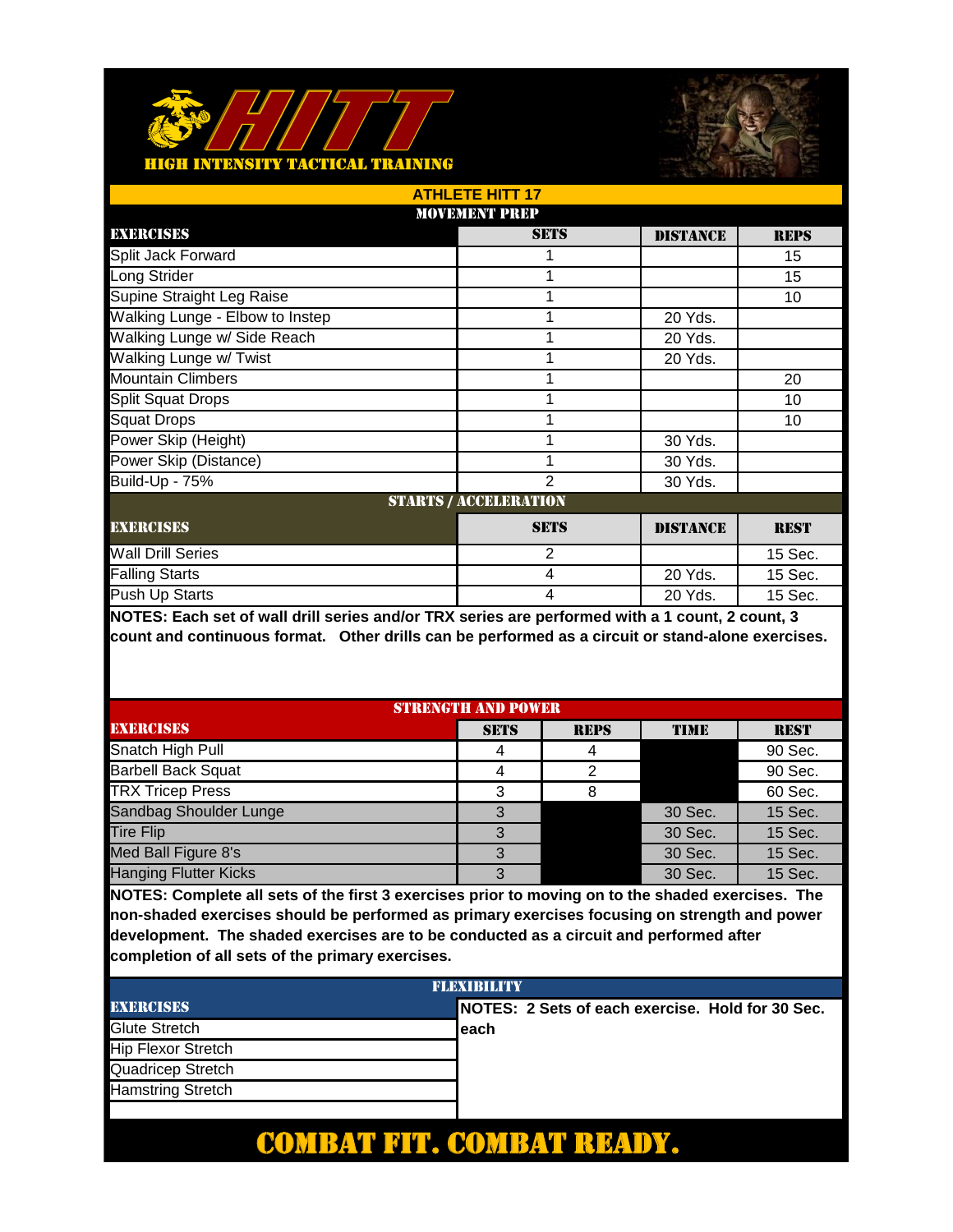



| <b>ATHLETE HITT 18</b>          |                              |                 |             |  |
|---------------------------------|------------------------------|-----------------|-------------|--|
| <b>MOVEMENT PREP</b>            |                              |                 |             |  |
| <b>EXERCISES</b>                | <b>SETS</b>                  | <b>DISTANCE</b> | <b>REPS</b> |  |
| Split Jack Forward              |                              |                 | 20          |  |
| <b>Stationary Reverse Lunge</b> |                              |                 | 10          |  |
| Supine Straight Leg Raise       |                              |                 | 15          |  |
| <b>Walking Lunge</b>            |                              | 20 Yds.         |             |  |
| Walking Knee Hug                |                              | 20 Yds.         |             |  |
| <b>Walking Quad Stretch</b>     |                              | 20 Yds.         |             |  |
| <b>Eight Count Body Builder</b> |                              |                 | 10          |  |
| <b>Mountain Climbers</b>        |                              |                 | 10          |  |
| <b>Split Squat Drops</b>        |                              |                 | 10          |  |
| Build-Up - 50%                  |                              | 40 Yds.         |             |  |
| <b>Build-Up - 75%</b>           |                              | 40 Yds.         |             |  |
| Build-Up - 100%                 |                              | 40 Yds.         |             |  |
|                                 | <b>STARTS / ACCELERATION</b> |                 |             |  |
| <b>EXERCISES</b>                | <b>SETS</b>                  | <b>DISTANCE</b> | <b>REST</b> |  |
| <b>Wall Drill Series</b>        | $\overline{2}$               |                 | 15 Sec.     |  |
| <b>Falling Starts</b>           | 4                            | 20 Yds.         | 15 Sec.     |  |
| <b>Prone Starts</b>             | 4                            | 20 Yds.         | 15 Sec.     |  |

| <b>STRENGTH AND POWER</b>  |             |             |             |             |
|----------------------------|-------------|-------------|-------------|-------------|
| <b>EXERCISES</b>           | <b>SETS</b> | <b>REPS</b> | <b>TIME</b> | <b>REST</b> |
| Snatch High Pull           | 4           |             |             | 90 Sec.     |
| Overhead Squat             | 3           |             |             | 60 Sec.     |
| <b>Barbell Bench Press</b> |             |             |             | 90 Sec.     |
| Sandbag Shoulder Lunge     |             |             | 30 Sec.     | 15 Sec.     |
| <b>Med Ball Slams</b>      |             |             | 30 Sec.     | 15 Sec.     |
| <b>Landmine Rotation</b>   | 3           |             | 30 Sec.     | 15 Sec.     |
| <b>Toe Touches</b>         | 3           |             | 30 Sec.     | 15 Sec.     |

| <b>FLEXIBILITY</b>       |  |                                                   |  |  |
|--------------------------|--|---------------------------------------------------|--|--|
| <b>EXERCISES</b>         |  | INOTES: 2 Sets of each exercise. Hold for 30 Sec. |  |  |
| <b>Chest Stretch</b>     |  | each                                              |  |  |
| <b>Shoulder Stretch</b>  |  |                                                   |  |  |
| <b>Triceps Stretch</b>   |  |                                                   |  |  |
| <b>Hamstring Stretch</b> |  |                                                   |  |  |
| Quadricep Stretch        |  |                                                   |  |  |
|                          |  |                                                   |  |  |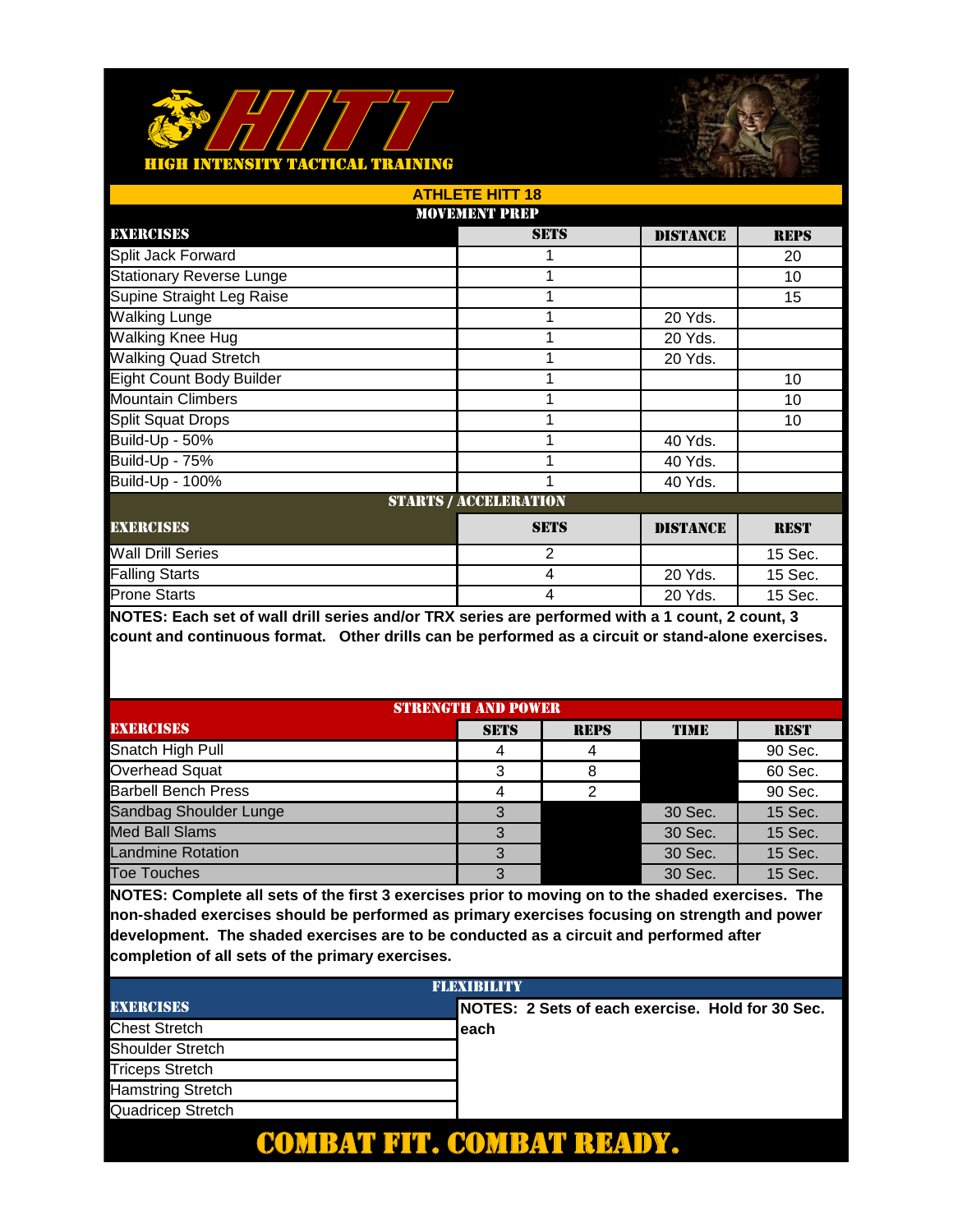



| <b>ATHLETE HITT 19</b>          |                              |                 |             |  |
|---------------------------------|------------------------------|-----------------|-------------|--|
| <b>MOVEMENT PREP</b>            |                              |                 |             |  |
| <b>EXERCISES</b>                | <b>SETS</b>                  | <b>DISTANCE</b> | <b>REPS</b> |  |
| Split Jack Forward              |                              |                 | 15          |  |
| Long Strider                    |                              |                 | 15          |  |
| <b>Stationary Forward Lunge</b> |                              |                 | 10          |  |
| Walking Knee Hug                |                              | 20 Yds.         |             |  |
| <b>Walking Quad Stretch</b>     |                              | 20 Yds.         |             |  |
| Walking Leg Cradle              |                              | 20 Yds.         |             |  |
| <b>Mountain Climbers</b>        |                              |                 | 20          |  |
| <b>Split Squat Drops</b>        |                              |                 | 10          |  |
| <b>Squat Drops</b>              |                              |                 | 10          |  |
| <b>High Knees</b>               |                              | 30 Yds.         |             |  |
| Lunge w/ Power Skip             |                              | 30 Yds.         |             |  |
| Build-Up - 50%                  | $\mathfrak{p}$               | 30 Yds.         |             |  |
|                                 | <b>STARTS / ACCELERATION</b> |                 |             |  |
| <b>EXERCISES</b>                | <b>SETS</b>                  | <b>DISTANCE</b> | <b>REST</b> |  |
| <b>Wall Drill Series</b>        | $\overline{2}$               |                 | 15 Sec.     |  |
| <b>Falling Starts</b>           | 4                            | 20 Yds.         | 15 Sec.     |  |
| <b>Mountain Climber Starts</b>  | 4                            | 20 Yds.         | 15 Sec.     |  |

| <b>STRENGTH AND POWER</b>         |             |             |             |             |
|-----------------------------------|-------------|-------------|-------------|-------------|
| <b>EXERCISES</b>                  | <b>SETS</b> | <b>REPS</b> | <b>TIME</b> | <b>REST</b> |
| Hang Snatch                       | 5           | っ           |             | 90 Sec.     |
| <b>Barbell Back Squat</b>         | 5           | っ           |             | 90 Sec.     |
| <b>TRX Tricep Press</b>           | 3           |             |             | 60 Sec.     |
| Sandbag Balance Step Lunge        |             |             | 30 Sec.     | 15 Sec.     |
| <b>Rope Power Jacks</b>           |             |             | 30 Sec.     | 15 Sec.     |
| Sandbag Standing Around the World | 3           |             | 30 Sec.     | 15 Sec.     |
| <b>Med Ball Crunch</b>            | 3           |             | 30 Sec.     | 15 Sec.     |

| FLEXIBILITY               |                                                   |  |  |
|---------------------------|---------------------------------------------------|--|--|
| <b>EXERCISES</b>          | INOTES: 2 Sets of each exercise. Hold for 30 Sec. |  |  |
| Cross Body Stretch        | leach                                             |  |  |
| Glute Stretch             |                                                   |  |  |
| <b>Hamstring Stretch</b>  |                                                   |  |  |
| <b>Hip Flexor Stretch</b> |                                                   |  |  |
| Quadricep Stretch         |                                                   |  |  |
|                           |                                                   |  |  |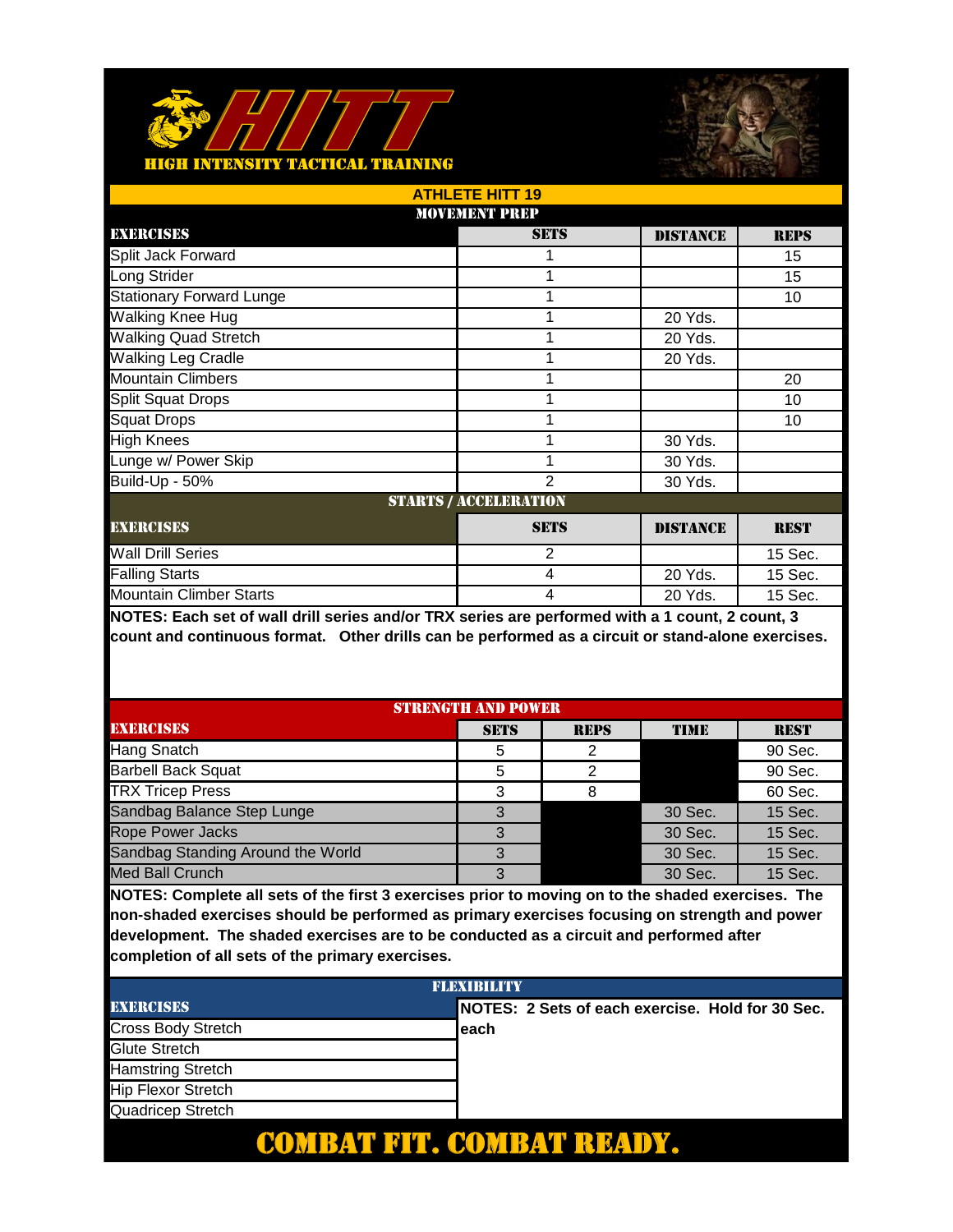



|                                   | <b>ATHLETE HITT 20</b>       |                 |             |  |
|-----------------------------------|------------------------------|-----------------|-------------|--|
| <b>MOVEMENT PREP</b>              |                              |                 |             |  |
| <b>EXERCISES</b>                  | <b>SETS</b>                  | <b>DISTANCE</b> | <b>REPS</b> |  |
| Split Jack Forward                |                              |                 | 15          |  |
| Long Strider                      |                              |                 | 15          |  |
| Supine Straight Leg Raise         |                              |                 | 10          |  |
| Walking Lunge - Elbow to Instep   |                              | 20 Yds.         |             |  |
| Walking Lunge w/ Side Reach       |                              | 20 Yds.         |             |  |
| Walking Lunge w/ Twist            |                              | 20 Yds.         |             |  |
| <b>Mountain Climbers</b>          |                              |                 | 20          |  |
| <b>Split Squat Drops</b>          |                              |                 | 10          |  |
| <b>Squat Drops</b>                |                              |                 | 10          |  |
| Power Skip (Height)               |                              | 30 Yds.         |             |  |
| Power Skip (Distance)             |                              | 30 Yds.         |             |  |
| Build-Up - 75%                    | $\mathfrak{p}$               | 30 Yds.         |             |  |
|                                   | <b>STARTS / ACCELERATION</b> |                 |             |  |
| <b>EXERCISES</b>                  | <b>SETS</b>                  | <b>DISTANCE</b> | <b>REST</b> |  |
| <b>TRX Sprinter Start Series</b>  | $\overline{2}$               |                 | 15 Sec.     |  |
| Harness Resisted Sprint w/Release | 4                            | 20 Yds.         | 15 Sec.     |  |
| A-Skip                            | 4                            | 10 Yds.         | 15 Sec.     |  |

| <b>STRENGTH AND POWER</b>         |             |             |             |             |
|-----------------------------------|-------------|-------------|-------------|-------------|
| <b>EXERCISES</b>                  | <b>SETS</b> | <b>REPS</b> | <b>TIME</b> | <b>REST</b> |
| <b>Hang Snatch</b>                | 5           |             |             | 90 Sec.     |
| Quick Drop                        | 3           |             |             | 60 Sec.     |
| <b>Barbell Bench Press</b>        | 5           |             |             | 90 Sec.     |
| Ammo Can Lunge                    |             |             | 30 Sec.     | 15 Sec.     |
| Dead Hang Pull-Up                 | 3           |             | 30 Sec.     | 15 Sec.     |
| Sandbag Kneeling Around the World |             |             | 30 Sec.     | 15 Sec.     |
| <b>Med Ball Toe Touches</b>       | 3           |             | 30 Sec.     | 15 Sec.     |

| <b>FLEXIBILITY</b>       |  |                                                   |  |  |
|--------------------------|--|---------------------------------------------------|--|--|
| <b>EXERCISES</b>         |  | INOTES: 2 Sets of each exercise. Hold for 30 Sec. |  |  |
| <b>Chest Stretch</b>     |  | each                                              |  |  |
| <b>Shoulder Stretch</b>  |  |                                                   |  |  |
| <b>Triceps Stretch</b>   |  |                                                   |  |  |
| Quadricep Stretch        |  |                                                   |  |  |
| <b>Hamstring Stretch</b> |  |                                                   |  |  |
|                          |  |                                                   |  |  |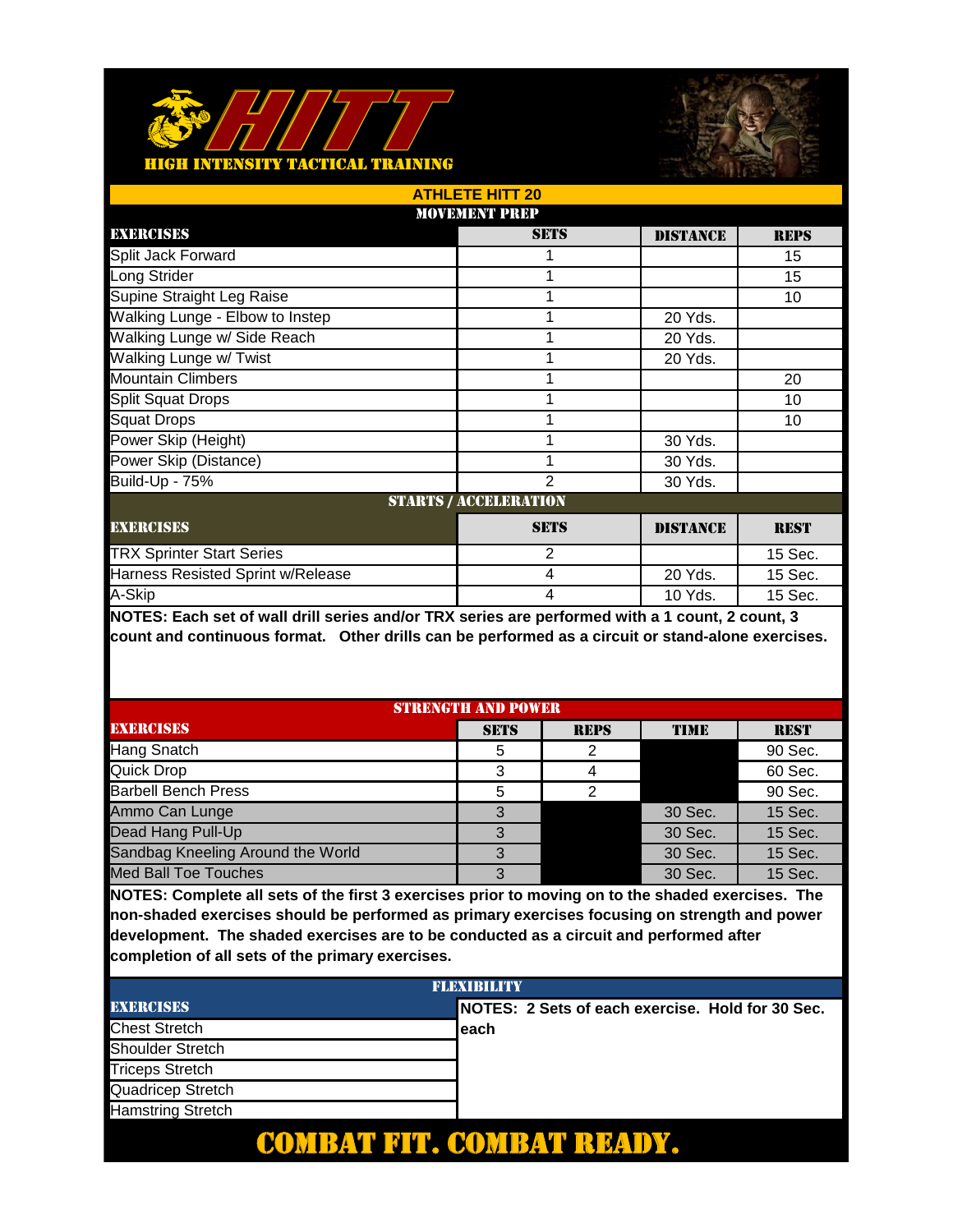



| <b>ATHLETE HITT 21</b>            |                              |                 |             |  |
|-----------------------------------|------------------------------|-----------------|-------------|--|
| <b>MOVEMENT PREP</b>              |                              |                 |             |  |
| <b>EXERCISES</b>                  | <b>SETS</b>                  | <b>DISTANCE</b> | <b>REPS</b> |  |
| Split Jack Forward                |                              |                 | 20          |  |
| <b>Stationary Reverse Lunge</b>   |                              |                 | 10          |  |
| Supine Straight Leg Raise         |                              |                 | 15          |  |
| Walking Lunge                     |                              | 20 Yds.         |             |  |
| Walking Knee Hug                  |                              | 20 Yds.         |             |  |
| <b>Walking Quad Stretch</b>       |                              | 20 Yds.         |             |  |
| <b>Eight Count Body Builder</b>   |                              |                 | 10          |  |
| <b>Mountain Climbers</b>          |                              |                 | 10          |  |
| <b>Split Squat Drops</b>          |                              |                 | 10          |  |
| Build-Up - 50%                    |                              | 40 Yds.         |             |  |
| <b>Build-Up - 75%</b>             |                              | 40 Yds.         |             |  |
| Build-Up - 100%                   |                              | 40 Yds.         |             |  |
|                                   | <b>STARTS / ACCELERATION</b> |                 |             |  |
| <b>EXERCISES</b>                  | <b>SETS</b>                  | <b>DISTANCE</b> | <b>REST</b> |  |
| <b>TRX Sprinter Start Series</b>  | 2                            |                 | 15 Sec.     |  |
| Harness Resisted Sprint w/Release | 4                            | 20 Yds.         | 15 Sec.     |  |
| A-Skip                            | 4                            | 10 Yds.         | 15 Sec.     |  |

| <b>STRENGTH AND POWER</b>        |             |             |             |             |
|----------------------------------|-------------|-------------|-------------|-------------|
| <b>EXERCISES</b>                 | <b>SETS</b> | <b>REPS</b> | <b>TIME</b> | <b>REST</b> |
| Power Snatch                     | 5           | っ           |             | 90 Sec.     |
| <b>Barbell Back Squat</b>        | 5           | っ           |             | 90 Sec.     |
| <b>TRX Incline Press</b>         | 3           | 10          |             | 60 Sec.     |
| Rope Double Waves w/ Split Squat |             |             | 30 Sec.     | 15 Sec.     |
| <b>Barbell Shrug</b>             | 3           |             | 30 Sec.     | 15 Sec.     |
| Sandbag Cyclone                  | 3           |             | 30 Sec.     | 15 Sec.     |
| <b>Med Ball Circuit</b>          | 3           |             | 30 Sec.     | 15 Sec.     |

| <b>FLEXIBILITY</b>        |                                                   |  |
|---------------------------|---------------------------------------------------|--|
| <b>EXERCISES</b>          | INOTES: 2 Sets of each exercise. Hold for 30 Sec. |  |
| Glute Stretch             | each                                              |  |
| <b>Hip Flexor Stretch</b> |                                                   |  |
| Quadricep Stretch         |                                                   |  |
| <b>Hamstring Stretch</b>  |                                                   |  |
| <b>Chest Stretch</b>      |                                                   |  |
|                           |                                                   |  |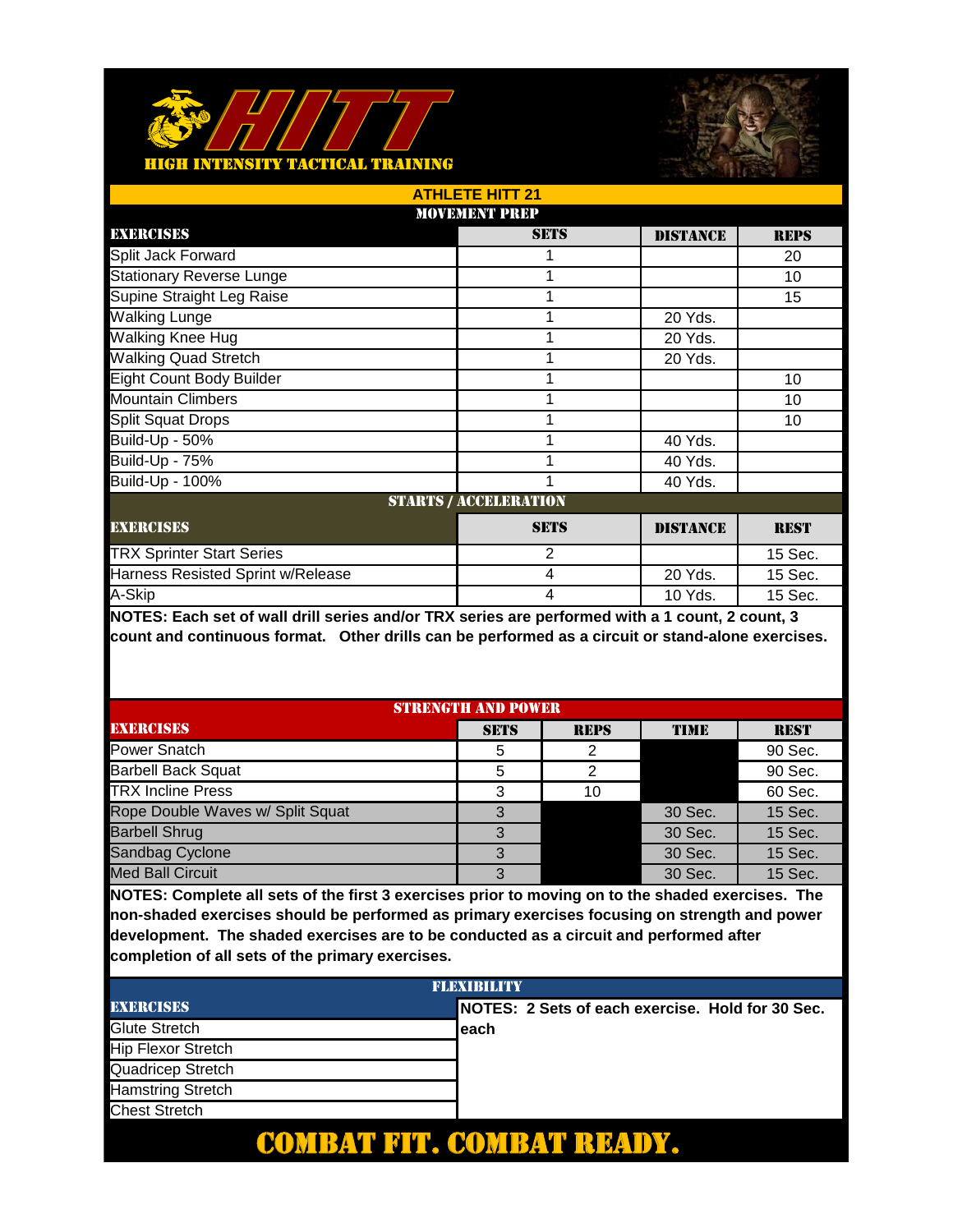



|                                  | <b>ATHLETE HITT 22</b>       |                 |             |  |  |
|----------------------------------|------------------------------|-----------------|-------------|--|--|
| <b>MOVEMENT PREP</b>             |                              |                 |             |  |  |
| <b>EXERCISES</b>                 | <b>SETS</b>                  | <b>DISTANCE</b> | <b>REPS</b> |  |  |
| Split Jack Forward               |                              |                 | 15          |  |  |
| Long Strider                     |                              |                 | 15          |  |  |
| <b>Stationary Forward Lunge</b>  |                              |                 | 10          |  |  |
| Walking Knee Hug                 |                              | 20 Yds.         |             |  |  |
| <b>Walking Quad Stretch</b>      |                              | 20 Yds.         |             |  |  |
| Walking Leg Cradle               |                              | 20 Yds.         |             |  |  |
| <b>Mountain Climbers</b>         |                              |                 | 20          |  |  |
| <b>Split Squat Drops</b>         |                              |                 | 10          |  |  |
| <b>Squat Drops</b>               |                              |                 | 10          |  |  |
| <b>High Knees</b>                |                              | 30 Yds.         |             |  |  |
| Lunge w/ Power Skip              |                              | 30 Yds.         |             |  |  |
| Build-Up - 50%                   | $\mathfrak{p}$               | 30 Yds.         |             |  |  |
|                                  | <b>STARTS / ACCELERATION</b> |                 |             |  |  |
| <b>EXERCISES</b>                 | <b>SETS</b>                  | <b>DISTANCE</b> | <b>REST</b> |  |  |
| <b>TRX Sprinter Start Series</b> | $\overline{2}$               |                 | 15 Sec.     |  |  |
| <b>Falling Starts</b>            | 4                            | 20 Yds.         | 15 Sec.     |  |  |
| <b>Prone Starts</b>              | 4                            | 20 Yds.         | 15 Sec.     |  |  |

| <b>STRENGTH AND POWER</b>   |             |             |             |             |
|-----------------------------|-------------|-------------|-------------|-------------|
| <b>EXERCISES</b>            | <b>SETS</b> | <b>REPS</b> | <b>TIME</b> | <b>REST</b> |
| <b>Power Snatch</b>         | 5           |             |             | 90 Sec.     |
| <b>Quick Drop</b>           | 3           |             |             | 60 Sec.     |
| <b>Barbell Bench Press</b>  | 5           |             |             | 90 Sec.     |
| Kettlebell Overhead Lunge   | 3           |             | 30 Sec.     | 15 Sec.     |
| <b>Rope Power Jacks</b>     | 3           |             | 30 Sec.     | 15 Sec.     |
| <b>Landmine Rotation</b>    | 3           |             | 30 Sec.     | 15 Sec.     |
| <b>Med Ball Toe Touches</b> | 3           |             | 30 Sec.     | 15 Sec.     |

| FLEXIBILITY               |                                                  |  |  |
|---------------------------|--------------------------------------------------|--|--|
| <b>EXERCISES</b>          | NOTES: 2 Sets of each exercise. Hold for 30 Sec. |  |  |
| <b>Chest Stretch</b>      | each                                             |  |  |
| <b>Upper Back Stretch</b> |                                                  |  |  |
| <b>Triceps Stretch</b>    |                                                  |  |  |
| <b>Hamstring Stretch</b>  |                                                  |  |  |
| Quadricep Stretch         |                                                  |  |  |
|                           |                                                  |  |  |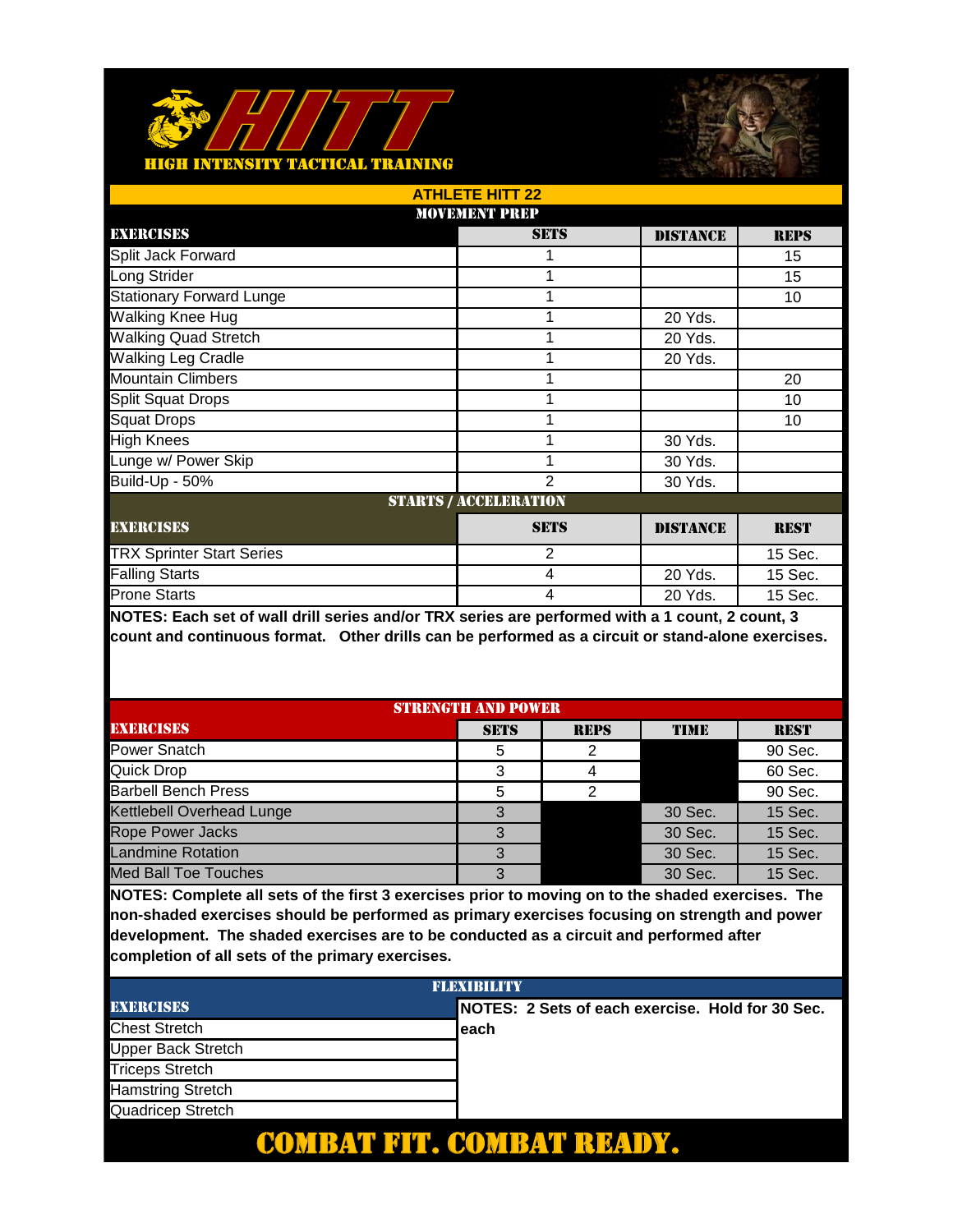



| <b>ATHLETE HITT 23</b>          |                |                 |             |  |  |
|---------------------------------|----------------|-----------------|-------------|--|--|
| <b>MOVEMENT PREP</b>            |                |                 |             |  |  |
| <b>EXERCISES</b>                | <b>SETS</b>    | <b>DISTANCE</b> | <b>REPS</b> |  |  |
| Split Jack Forward              |                |                 | 15          |  |  |
| Long Strider                    |                |                 | 15          |  |  |
| Supine Straight Leg Raise       |                |                 | 10          |  |  |
| Walking Lunge - Elbow to Instep | 4              | 20 Yds.         |             |  |  |
| Walking Lunge w/ Side Reach     |                | 20 Yds.         |             |  |  |
| Walking Lunge w/ Twist          |                | 20 Yds.         |             |  |  |
| <b>Mountain Climbers</b>        |                |                 | 20          |  |  |
| <b>Split Squat Drops</b>        |                |                 | 10          |  |  |
| <b>Squat Drops</b>              |                |                 | 10          |  |  |
| Power Skip (Height)             |                | 30 Yds.         |             |  |  |
| Power Skip (Distance)           |                | 30 Yds.         |             |  |  |
| <b>Build-Up - 75%</b>           | $\mathfrak{p}$ | 30 Yds.         |             |  |  |
| <b>STARTS / ACCELERATION</b>    |                |                 |             |  |  |
| <b>EXERCISES</b>                | <b>SETS</b>    | <b>DISTANCE</b> | <b>REST</b> |  |  |
| <b>Prone Starts</b>             | $\overline{4}$ | 20 Yds.         | 15 Sec.     |  |  |
| Push Up Starts                  | $\overline{4}$ | 20 Yds.         | 15 Sec.     |  |  |
| <b>Mountain Climber Starts</b>  | 4              | 20 Yds.         | 15 Sec.     |  |  |

| <b>STRENGTH AND POWER</b>       |             |             |             |             |
|---------------------------------|-------------|-------------|-------------|-------------|
| <b>EXERCISES</b>                | <b>SETS</b> | <b>REPS</b> | <b>TIME</b> | <b>REST</b> |
| Snatch Hang Pull                |             |             |             | 90 Sec.     |
| <b>Barbell Back Squat</b>       | 5           | ⌒           |             | 90 Sec.     |
| <b>TRX Tricep Press</b>         |             |             |             | 60 Sec.     |
| Rope Alternating Waves w/ Lunge |             |             | 30 Sec.     | 15 Sec.     |
| Ammo Can Front Raise            | 3           |             | 30 Sec.     | 15 Sec.     |
| Sandbag Cyclone                 | 3           |             | 30 Sec.     | 15 Sec.     |
| <b>Med Ball Partner Toss</b>    | 3           |             | 30 Sec.     | 15 Sec.     |

| <b>FLEXIBILITY</b>        |                                                   |  |
|---------------------------|---------------------------------------------------|--|
| <b>EXERCISES</b>          | INOTES: 2 Sets of each exercise. Hold for 30 Sec. |  |
| Glute Stretch             | each                                              |  |
| <b>Hamstring Stretch</b>  |                                                   |  |
| Quadricep Stretch         |                                                   |  |
| <b>Hip Flexor Stretch</b> |                                                   |  |
| <b>Chest Stretch</b>      |                                                   |  |
|                           |                                                   |  |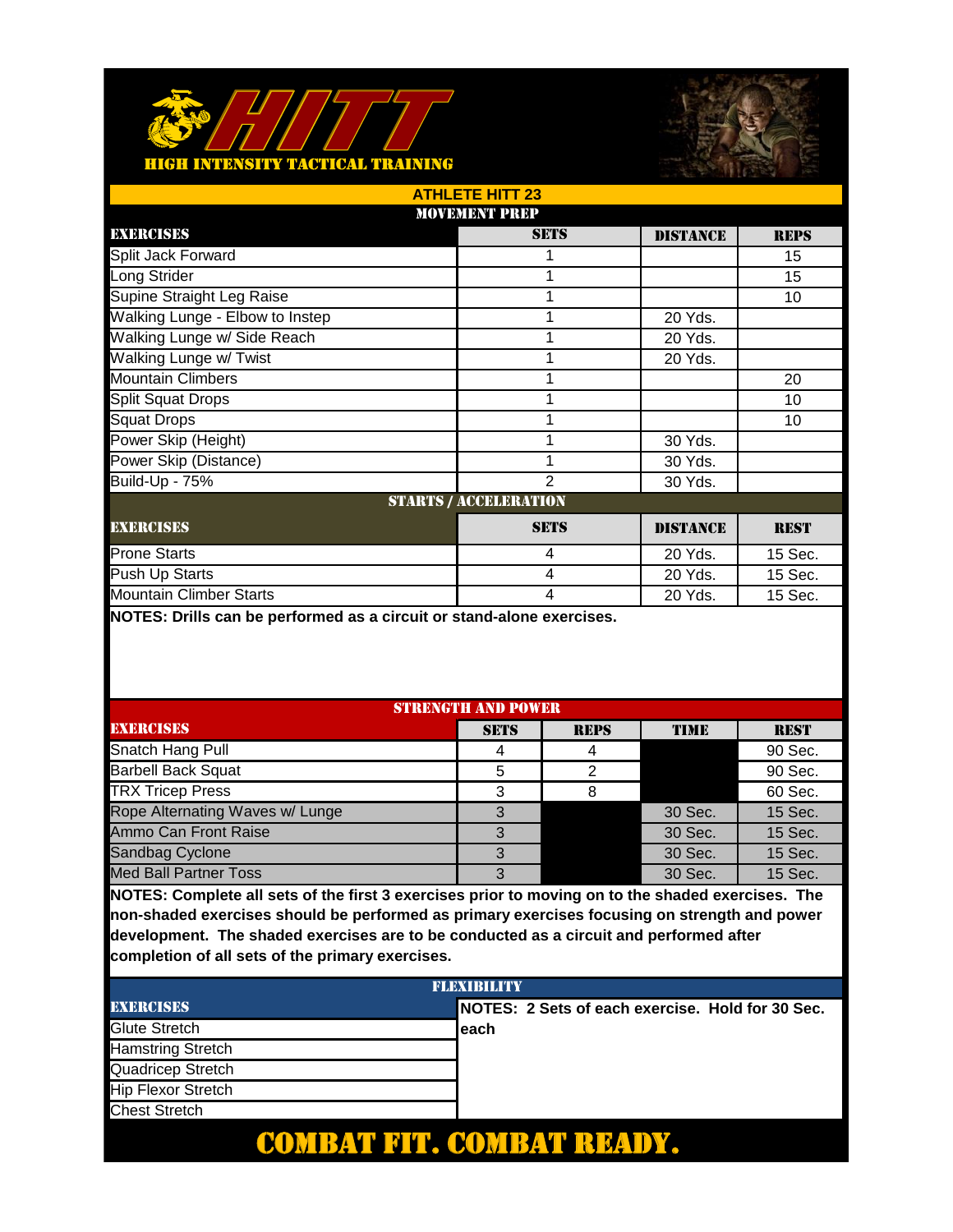



| <b>ATHLETE HITT 24</b>                                            |                 |             |  |  |  |
|-------------------------------------------------------------------|-----------------|-------------|--|--|--|
| <b>MOVEMENT PREP</b>                                              |                 |             |  |  |  |
| <b>SETS</b>                                                       | <b>DISTANCE</b> | <b>REPS</b> |  |  |  |
|                                                                   |                 | 20          |  |  |  |
|                                                                   |                 | 10          |  |  |  |
|                                                                   |                 | 15          |  |  |  |
|                                                                   | 20 Yds.         |             |  |  |  |
|                                                                   | 20 Yds.         |             |  |  |  |
|                                                                   | 20 Yds.         |             |  |  |  |
|                                                                   |                 | 10          |  |  |  |
|                                                                   |                 | 10          |  |  |  |
|                                                                   |                 | 10          |  |  |  |
|                                                                   | 40 Yds.         |             |  |  |  |
|                                                                   | 40 Yds.         |             |  |  |  |
|                                                                   | 40 Yds.         |             |  |  |  |
| <b>STARTS / ACCELERATION</b>                                      |                 |             |  |  |  |
| <b>SETS</b><br><b>EXERCISES</b><br><b>DISTANCE</b><br><b>REST</b> |                 |             |  |  |  |
| $\overline{4}$                                                    | 20 Yds.         | 15 Sec.     |  |  |  |
| 4                                                                 | 20 Yds.         | 15 Sec.     |  |  |  |
| 4                                                                 | 20 Yds.         | 15 Sec.     |  |  |  |
|                                                                   |                 |             |  |  |  |

| <b>STRENGTH AND POWER</b>         |             |             |         |             |
|-----------------------------------|-------------|-------------|---------|-------------|
| <b>EXERCISES</b>                  | <b>SETS</b> | <b>REPS</b> | TIME    | <b>REST</b> |
| Snatch Hang Pull                  |             |             |         | 90 Sec.     |
| <b>Press Under</b>                | 3           |             |         | 60 Sec.     |
| <b>Barbell Bench Press</b>        |             |             |         | 90 Sec.     |
| <b>Barbell Reverse Lunge</b>      | ર           |             | 30 Sec. | 15 Sec.     |
| Sandbag Bicep Curl                | 3           |             | 30 Sec. | 15 Sec.     |
| Sandbag Kneeling Around the World | 3           |             | 30 Sec. | 15 Sec.     |
| <b>Hanging Knee Raises</b>        | 3           |             | 30 Sec. | 15 Sec.     |

| <b>FLEXIBILITY</b>        |                                                   |  |
|---------------------------|---------------------------------------------------|--|
| <b>EXERCISES</b>          | INOTES: 2 Sets of each exercise. Hold for 30 Sec. |  |
| <b>Chest Stretch</b>      | each                                              |  |
| <b>Upper Back Stretch</b> |                                                   |  |
| <b>Triceps Stretch</b>    |                                                   |  |
| <b>Hamstring Stretch</b>  |                                                   |  |
| Quadricep Stretch         |                                                   |  |
|                           |                                                   |  |